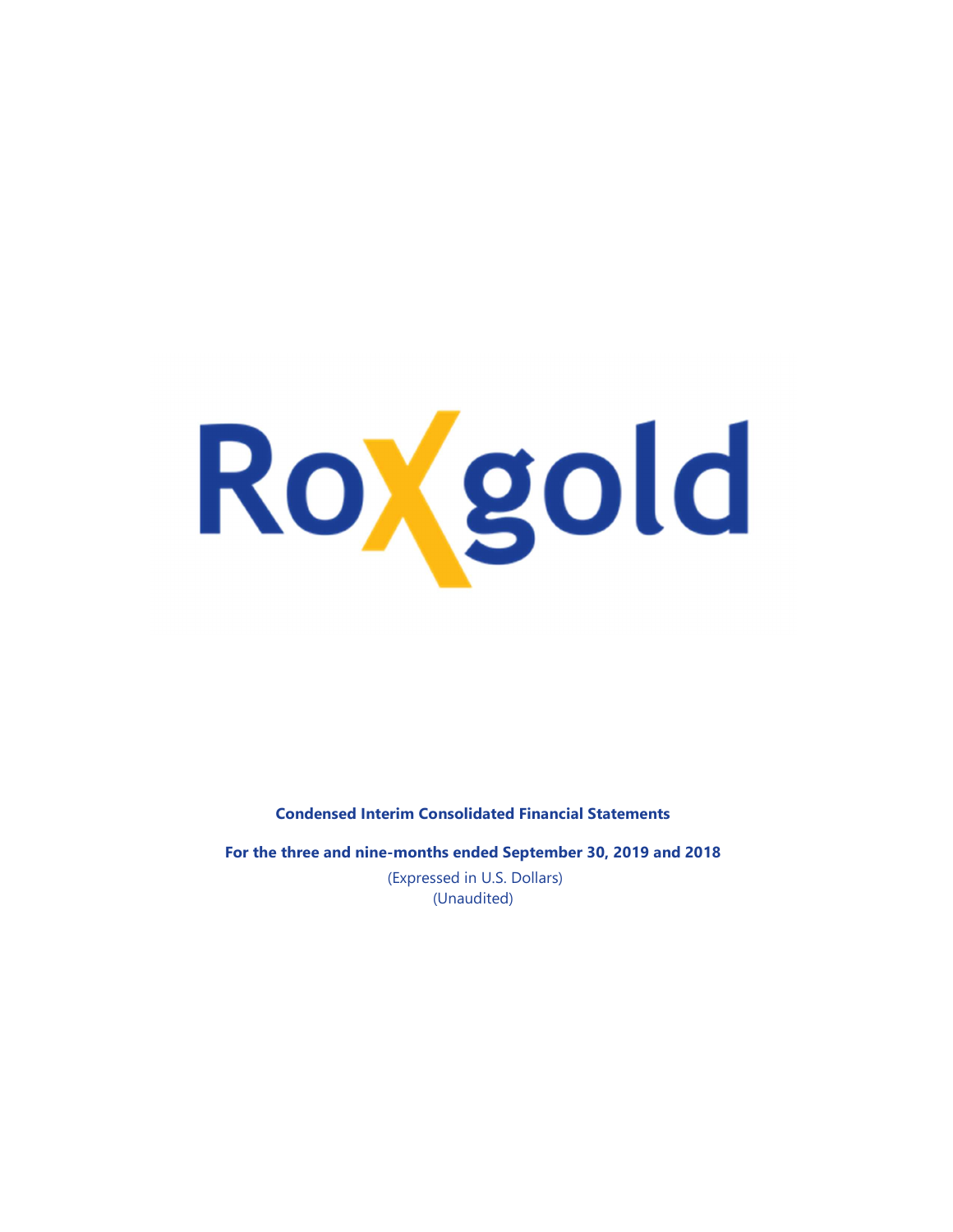## Roxgold Inc.

Consolidated Statements of Income

## (Unaudited)

(Expressed in thousands of U.S. Dollars)

| For the three and nine-month periods ended<br>September 30,       | <b>Notes</b>   | 2019        | 2018        | 2019        | 2018        |
|-------------------------------------------------------------------|----------------|-------------|-------------|-------------|-------------|
|                                                                   |                |             |             |             |             |
| <b>Mine operations</b>                                            |                |             |             |             |             |
| Revenues - Gold sales                                             |                | 42,258      | 37,890      | 121,770     | 136,903     |
| Mine operating expenses                                           | 12             | (12, 424)   | (15,072)    | (40, 802)   | (45, 449)   |
| Royalties                                                         |                | (2, 105)    | (1, 516)    | (5,694)     | (6,236)     |
| Depreciation                                                      | $\overline{7}$ | (11, 333)   | (7, 424)    | (34, 777)   | (25, 200)   |
| Mine operating profit                                             |                | 16,396      | 13,878      | 40,497      | 60,018      |
| <b>Other expenses</b>                                             |                |             |             |             |             |
| General and administrative                                        |                | (1, 167)    | (1, 115)    | (3,794)     | (3,708)     |
| Sustainability and other in-country costs                         |                | (652)       | (589)       | (1,777)     | (1, 352)    |
| Exploration and evaluation                                        |                | (4,081)     | (3, 376)    | (11, 372)   | (10, 737)   |
| Share-based payments                                              | 11             | (888)       | (127)       | (1,983)     | (1, 381)    |
| Depreciation                                                      | $\overline{7}$ | (156)       | (198)       | (571)       | (629)       |
| <b>Operating profit</b>                                           |                | 9,452       | 8,473       | 21,000      | 42,211      |
|                                                                   |                |             |             |             |             |
| <b>Financial expenses</b>                                         |                |             |             |             |             |
| Financing costs                                                   |                | (588)       | (790)       | (4,096)     | (3,402)     |
| Change in fair value of derivative financial instruments          | 9              | (1,463)     | 2,570       | (5,006)     | 4,537       |
| Foreign exchange (loss) gain                                      |                | (1, 313)    | (1, 180)    | (2,283)     | (1,099)     |
| Other expenses                                                    |                | (1,809)     | (391)       | (2,784)     | (1,675)     |
| Income before income taxes                                        |                | 4,279       | 8,682       | 6,831       | 40,572      |
|                                                                   |                |             |             |             |             |
| Income tax expense                                                |                |             |             |             |             |
| Current income tax expense                                        |                | (2,742)     | (400)       | (5, 957)    | (400)       |
| Deferred income tax expense                                       |                | 391         | (1,683)     | 28          | (8, 812)    |
| <b>Net income</b>                                                 |                | 1,928       | 6,599       | 902         | 31,360      |
|                                                                   |                |             |             |             |             |
| <b>Attributable to:</b>                                           |                |             |             |             |             |
| Roxgold shareholders                                              |                | 1,104       | 5,893       | (1,438)     | 27,808      |
| Non-controlling interest                                          |                | 824         | 706         | 2,340       | 3,552       |
| <b>Earnings per share</b>                                         |                |             |             |             |             |
| <b>Basic</b>                                                      |                | 0.00        | 0.02        | 0.00        | 0.08        |
| Diluted                                                           |                | 0.00        | 0.02        | 0.00        | 0.07        |
|                                                                   |                |             |             |             |             |
| Weighted average number of common shares outstanding -<br>Basic   |                | 370,840,311 | 373,818,294 | 371,626,077 | 373,401,285 |
| Weighted average number of common shares outstanding -<br>Diluted |                | 388,790,701 | 390,442,061 | 371,626,077 | 390,025,052 |

The accompanying notes are an integral part of these condensed interim consolidated financial statements.

Approved on November 12, 2019 on behalf of the directors.

/s/ John Dorward /s/ John Knowles Director Director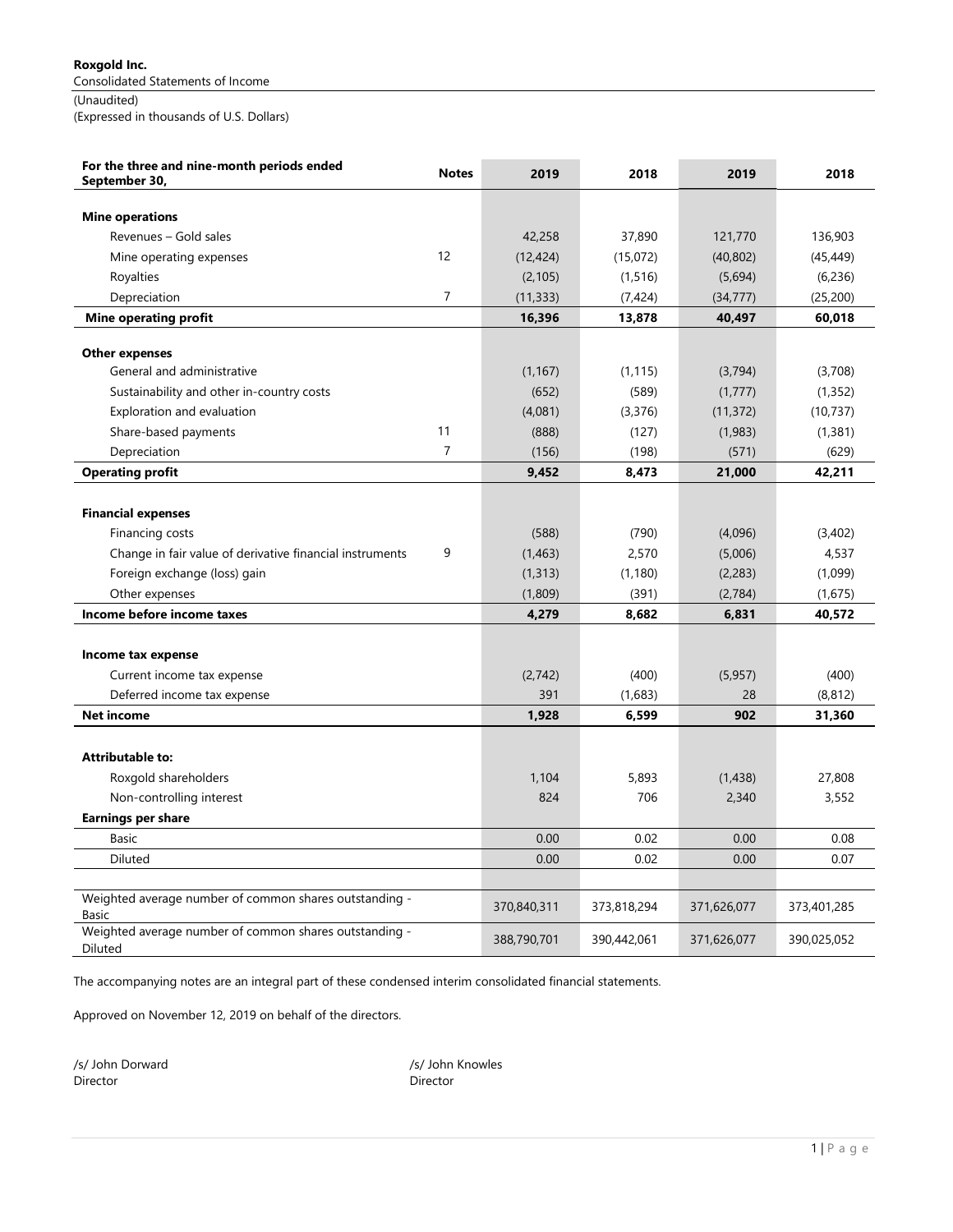Roxgold Inc. Consolidated Statements of Comprehensive Income (Loss) (Unaudited)

(Expressed in thousands of U.S. Dollars)

| For the three and nine-month periods ended September 30,                                      | 2019  | 2018  | 2019    | 2018   |
|-----------------------------------------------------------------------------------------------|-------|-------|---------|--------|
| <b>Net income</b>                                                                             | 1.928 | 6.599 | 902     | 31,360 |
| Other items that may be reclassified subsequently to the<br>consolidated statements of income |       |       |         |        |
| Currency translation adjustment                                                               | (476) | 37    | 82      | (980)  |
| <b>Comprehensive income</b>                                                                   | 1.452 | 6,636 | 984     | 30.380 |
| Attributable to:                                                                              |       |       |         |        |
| Roxgold shareholders                                                                          | 628   | 5.930 | (1,356) | 26,828 |
| Non-controlling interest                                                                      | 824   | 706   | 2.340   | 3,552  |
|                                                                                               | 1,452 | 6.636 | 984     | 30,380 |

The accompanying notes are an integral part of these condensed interim consolidated financial statements.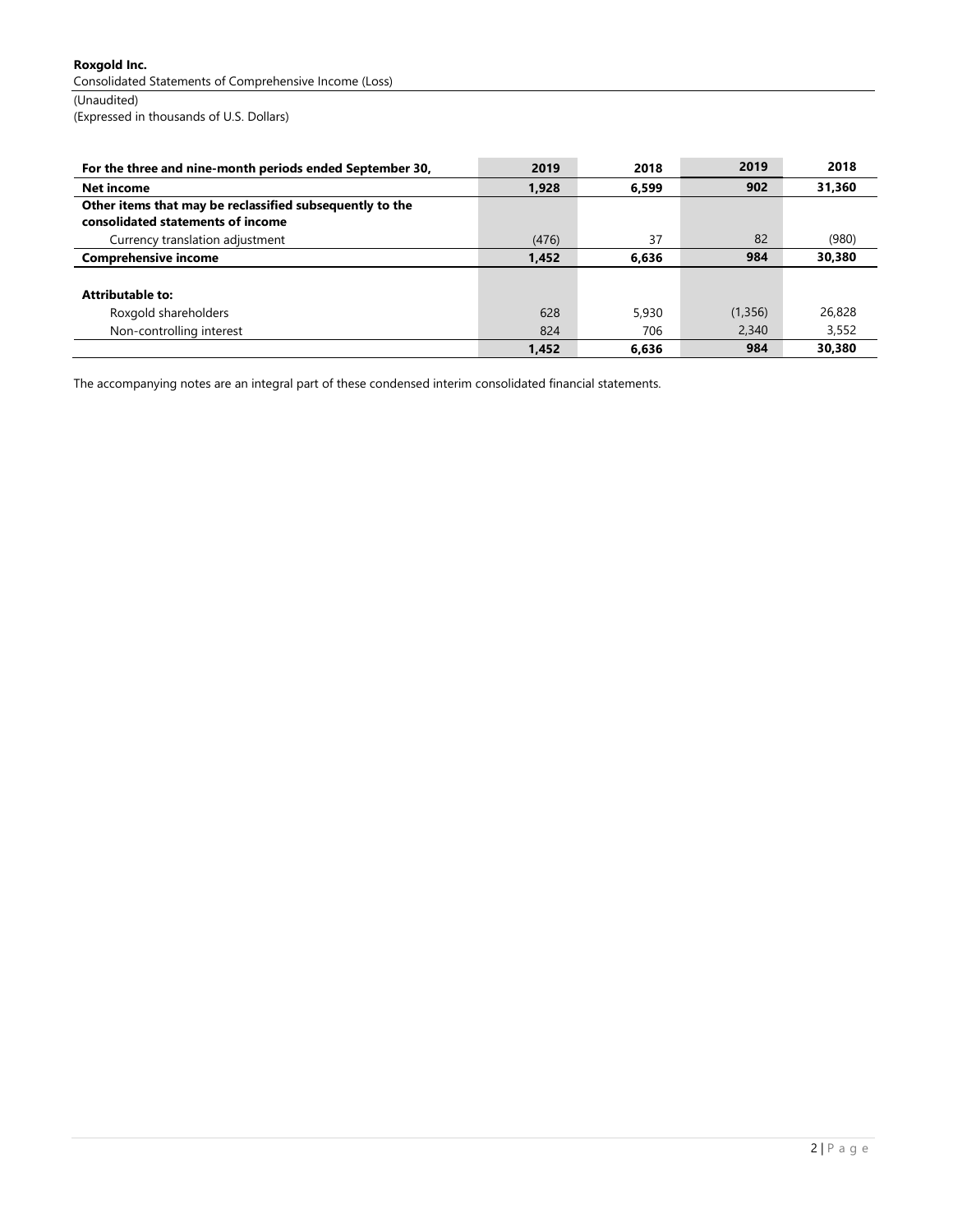## Roxgold Inc.

Consolidated Statements of Cash Flow

(Unaudited) (Expressed in thousands of U.S. Dollars)

| For the nine-month periods ended September 30,           | <b>Notes</b>   | 2019                | 2018      |
|----------------------------------------------------------|----------------|---------------------|-----------|
|                                                          |                |                     |           |
| <b>Operating activities</b>                              |                |                     |           |
| <b>Net Income</b>                                        |                | 902                 | 31,360    |
| Adjustments for operating activities:                    |                |                     |           |
| Depreciation                                             | $\overline{7}$ | 35,348              | 26,417    |
| Share-based payments                                     | 11             | 1,983               | 1,381     |
| Derecognition of finance lease asset                     |                |                     | (588)     |
| Change in fair value of derivative financial instruments | 9              | 5,006               | (4, 537)  |
| Asset retirement obligation accretion                    | 10             | 230                 | 204       |
| Long-term debt accretion                                 | 8              | 981                 | 1,215     |
| Current income tax expense                               |                | 5,957               | 8,812     |
| Deferred income tax expense                              |                | (28)                | 400       |
| Settlement of hedge contract                             | 9              | (2,982)             | (2,464)   |
| Unrealized foreign exchange loss (gain)                  |                | 1,615               | (267)     |
|                                                          |                | 49,012              | 61,933    |
|                                                          |                |                     |           |
| Changes in non-cash working capital                      | 13             | 5,674               | (10,097)  |
|                                                          |                | 54,686              | 51,836    |
|                                                          |                |                     |           |
| <b>Financing activities</b>                              |                |                     |           |
| Repayment of long-term debt                              | 8              | (9,300)             | (5,850)   |
| Payments of lease obligations - principal                | 15             | (4, 444)            | (2, 344)  |
| Payments of lease obligations - interest                 |                | (438)               |           |
| Payments of lease obligations - short term               |                | (169)               |           |
| Restricted share unit cash settlement                    | 11             | (124)               |           |
| Proceeds from stock option exercise                      | 11             | 833                 | 1,191     |
| NCIB share buyback                                       | 11             | (3, 130)            | (560)     |
|                                                          |                | (16, 772)           | (7, 563)  |
| <b>Investing activities</b>                              |                |                     |           |
|                                                          | 6              | (21, 380)           |           |
| Asset Acquisition - Séguéla gold project                 | 6              | 221                 |           |
| Asset Acquisition - cash acquired<br>Transaction costs   | 6              | (453)               |           |
|                                                          | 7              | (49, 312)           | (35, 401) |
| Additions to property, plant and equipment               | $\overline{7}$ |                     |           |
| Bagassi South pre-commercial production revenue          | $\overline{7}$ | 14,173<br>(10, 879) |           |
| Bagassi South pre-commercial production expenses         |                | (67, 630)           | (35, 401) |
|                                                          |                |                     |           |
| Net increase/(decrease) in cash                          |                | (29, 716)           | 8,872     |
|                                                          |                |                     |           |
| Effect of foreign exchange rates on cash                 |                | (1, 115)            | (700)     |
|                                                          |                |                     |           |
| Cash and cash equivalents, beginning of period           |                | 59,833              | 63,033    |
|                                                          |                |                     |           |
| Cash and cash equivalents, end of period                 |                | 29,002              | 71,205    |
| Interest paid                                            |                | 1,670               | 1,988     |
|                                                          |                |                     |           |

Refer to note 13 for supplemental cash flow information.

The accompanying notes are an integral part of these condensed interim consolidated financial statements.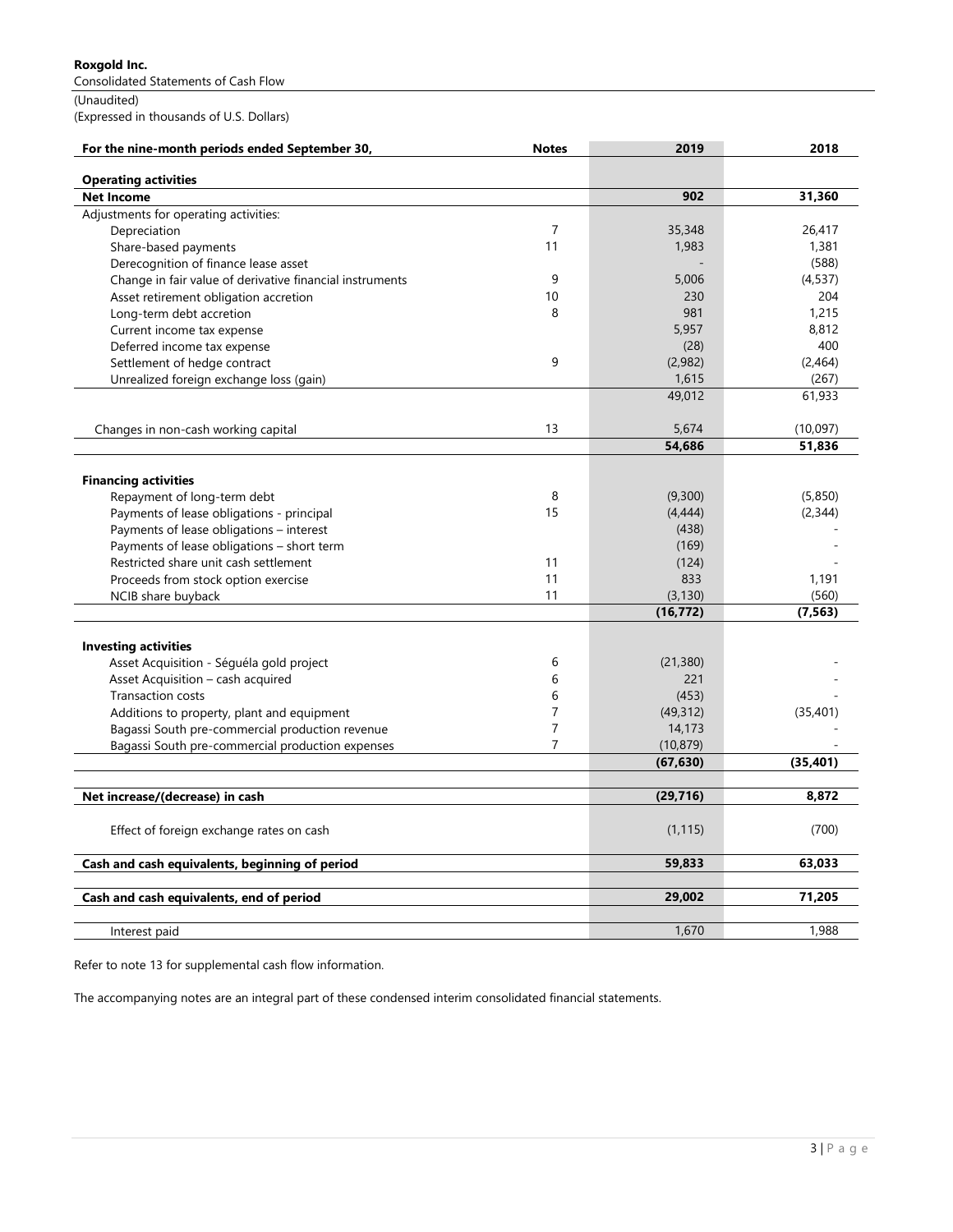#### Roxgold Inc.

Consolidated Statements of Financial Position

## (Unaudited)

(Expressed in thousands of U.S. Dollars)

|                                                     | <b>Notes</b> | September 30, | December 31, |
|-----------------------------------------------------|--------------|---------------|--------------|
| As at                                               |              | 2019          | 2018         |
|                                                     |              |               |              |
| <b>Assets</b>                                       |              |               |              |
| <b>Current assets</b>                               |              |               |              |
| Cash and cash equivalents                           | 3            | 29,002        | 59,833       |
| Taxes recoverable and other receivables             | 4            | 23,143        | 25,778       |
| Prepaid expenses and deposits                       |              | 2,250         | 1,308        |
| Inventory                                           | 5            | 10,269        | 14,171       |
|                                                     |              | 64,664        | 101,090      |
| <b>Non-current assets</b>                           |              |               |              |
| Inventory                                           | 5            | 9,790         | 5,942        |
| Property, plant and equipment                       | 6, 7         | 203,508       | 170,020      |
| Restricted cash                                     | 3            | 1,034         | 1,034        |
| Deferred tax asset                                  |              | 3,093         | 3,104        |
| <b>Total assets</b>                                 |              | 282,089       | 281,190      |
|                                                     |              |               |              |
| Liabilities and Shareholders' Equity                |              |               |              |
| <b>Current liabilities</b>                          |              |               |              |
| Accounts payable and accrued liabilities            |              | 33,606        | 31,655       |
| Current portion of lease obligations                | 15           | 7,401         | 5,069        |
| Current portion of long-term debt                   | 8            | 13,653        | 12,019       |
| Current portion of derivative financial instruments | 9            | 6,367         | 3,578        |
| Current income tax liability                        |              | 6,242         | 285          |
|                                                     |              | 67,269        | 52,606       |
|                                                     |              |               |              |
| <b>Non-current liabilities</b>                      |              |               |              |
| Long-term debt                                      | 8            | 14,228        | 24,181       |
| Derivative financial instruments                    | 9            | 3,512         | 4,863        |
| Asset retirement obligations                        | 10           | 3,021         | 2,791        |
| Lease obligations                                   | 15           | 1,706         | 4,862        |
| Deferred share units' liability                     | 11           | 804           | 182          |
| Deferred income tax liability                       |              | 15,974        | 16,107       |
| <b>Total liabilities</b>                            |              | 106,514       | 105,592      |
|                                                     |              |               |              |
| <b>Equity</b>                                       |              |               |              |
| Share capital                                       | 11           | 208,474       | 208,940      |
| Reserves                                            | 11           | 23,842        | 23,746       |
| Accumulated other comprehensive income              |              | 12,557        | 12,475       |
| Deficit                                             |              | (81, 683)     | (79, 608)    |
| <b>Equity attributable to Roxgold shareholders</b>  |              | 163,190       | 165,553      |
| Equity attributable to non-controlling interest     | 17           | 12,385        | 10,045       |
| <b>Total equity</b>                                 |              | 175,575       | 175,598      |
|                                                     |              |               |              |
| <b>Total liabilities and equity</b>                 |              | 282,089       | 281,190      |
| Commitments                                         | 14           |               |              |
| Subsequent events                                   | 19           |               |              |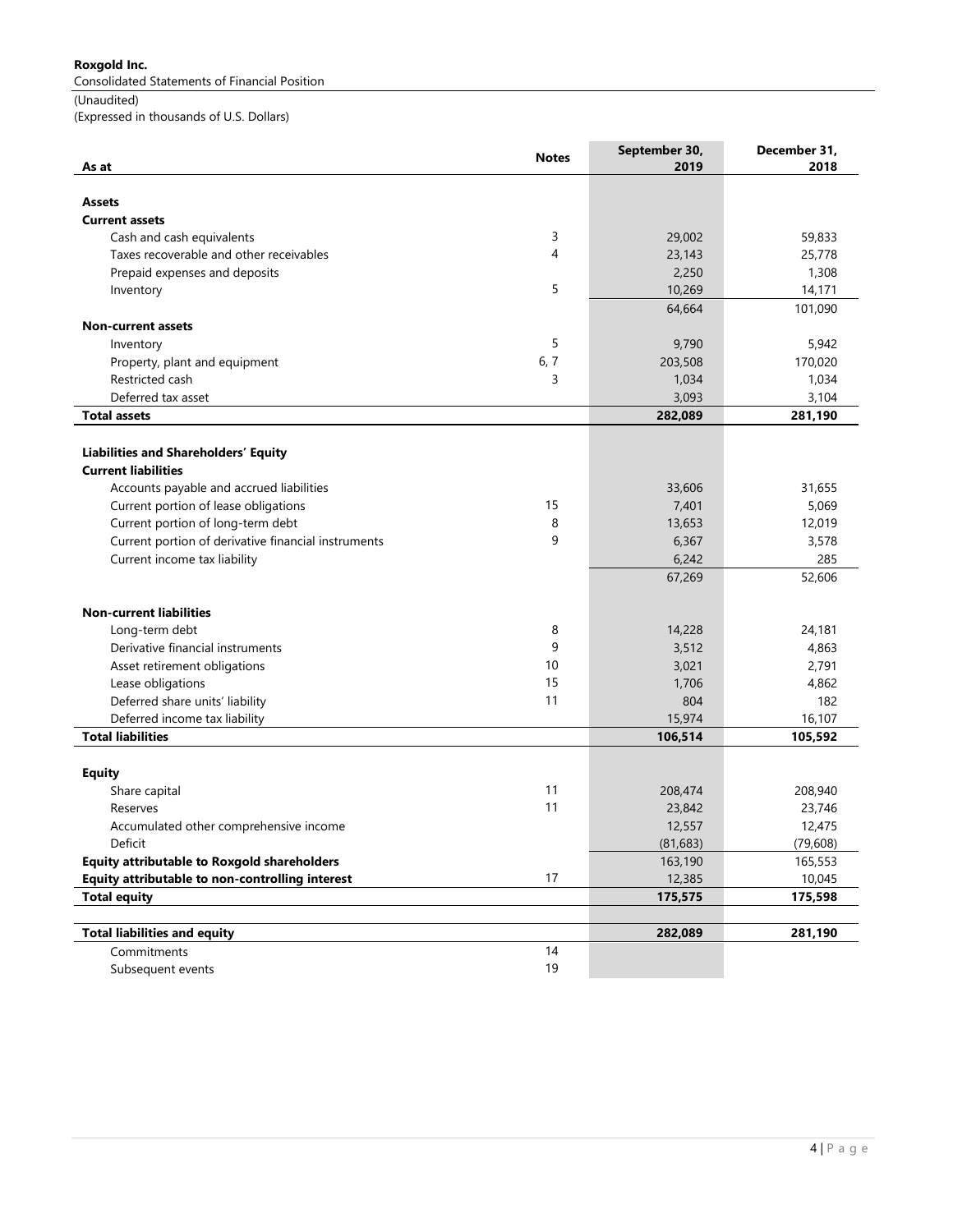| For the nine-month periods ended September 30,         | 2019             | 2018             |
|--------------------------------------------------------|------------------|------------------|
|                                                        |                  |                  |
| <b>Share capital</b><br>Balance - Beginning of year    |                  |                  |
| Shares issued for exercise of share awards             | 208,940<br>2,027 | 207,393<br>1,805 |
| NCIB share buyback                                     | (2, 493)         | (350)            |
| <b>Balance - End of period</b>                         | 208,474          | 208,848          |
|                                                        |                  |                  |
| Warrants <sup>1</sup>                                  |                  |                  |
| Balance - Beginning of period                          | 4,676            | 4,676            |
| <b>Balance - End of period</b>                         | 4,676            | 4,676            |
|                                                        |                  |                  |
| <b>Options</b>                                         |                  |                  |
| Balance - Beginning of period                          | 12,838           | 13,357           |
| Shares issued for exercise of options                  | (603)            | (614)            |
| Share-based payments                                   | 47               | 78               |
| <b>Balance - End of period</b>                         | 12,282           | 12,821           |
|                                                        |                  |                  |
| Restricted, performance and deferred share units       |                  |                  |
| Balance - Beginning of period                          | 6,232            | 4,273            |
| Restricted, performance and deferred share units       | 1,367            | 1,437            |
| Settlement of restricted share units                   | (715)            |                  |
| <b>Balance - End of period</b>                         | 6,884            | 5,710            |
|                                                        |                  |                  |
| Accumulated other comprehensive income                 |                  |                  |
| Balance - Beginning of period                          | 12,475           | 13,140           |
| Other comprehensive income                             | 82               | (980)            |
| <b>Balance - End of period</b>                         | 12,557           | 12,160           |
|                                                        |                  |                  |
| <b>Deficit</b>                                         |                  |                  |
| Balance - Beginning of period                          | (79, 608)        | (111, 509)       |
| IFRS 9 opening statement of financial position impact  |                  | 211              |
| NCIB share buyback                                     | (637)            | (210)            |
| Income attributable to Roxgold shareholders            | (1,438)          | 27,808           |
| <b>Balance - End of period</b>                         | (81, 683)        | (83,700)         |
| Total equity attributable to Roxgold shareholders      | 163,190          | 160,515          |
|                                                        |                  |                  |
| Total equity attributable to non-controlling interests |                  |                  |
| Balance - Beginning of period                          | 10,045           | 5,840            |
| Income attributable to non-controlling interest        | 2,340            | 3,552            |
| <b>Balance - End of period</b>                         | 12,385           | 9,392            |
| <b>Total Equity</b>                                    | 175,575          | 169,907          |

Refer to Note 11 for further information on changes to equity.

The accompanying notes are an integral part of these condensed interim consolidated financial statements.

<sup>&</sup>lt;sup>1</sup> This balance relates to warrants that have expired and were not exercised. There are no warrants outstanding as at September 30, 2019.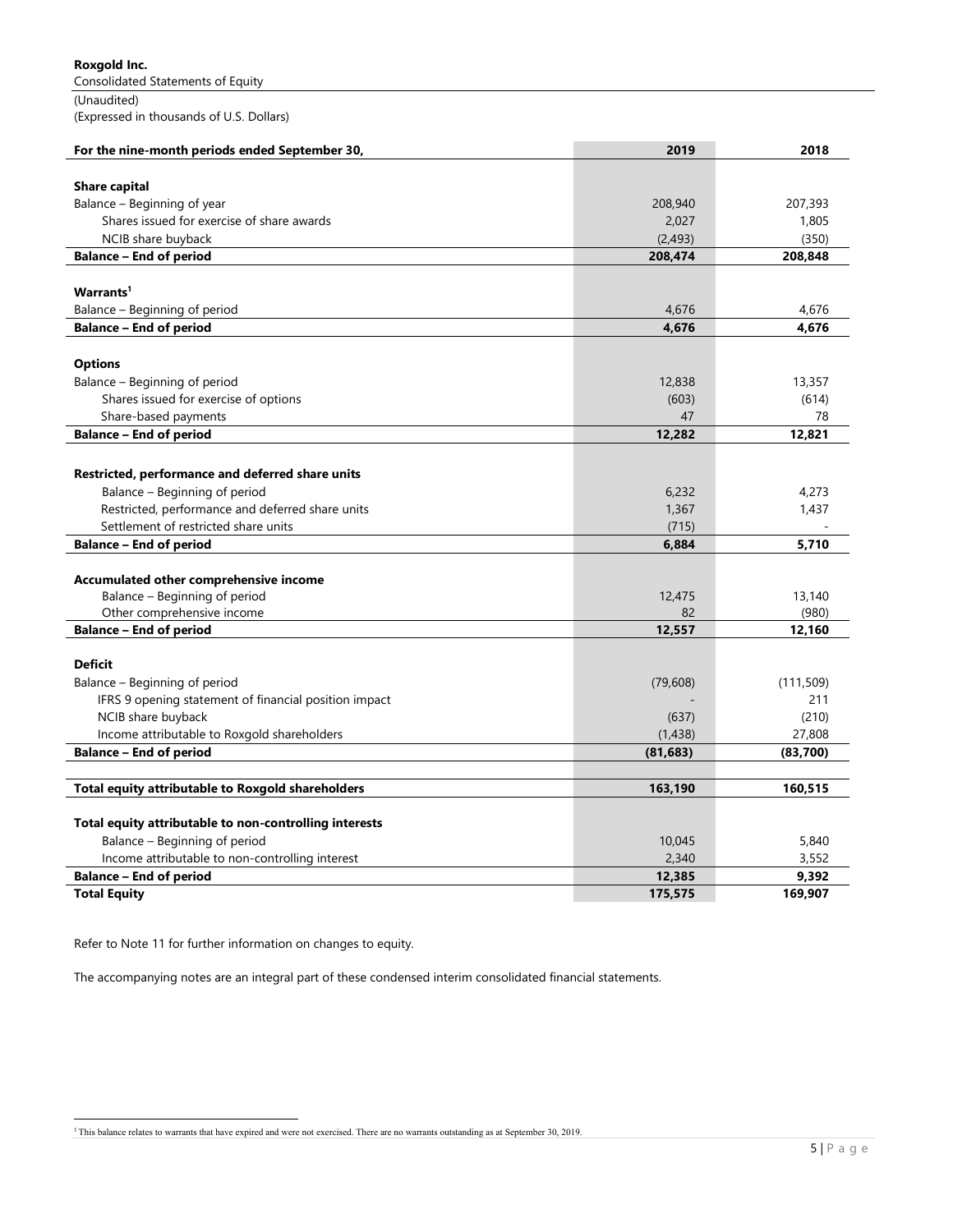(Tabular amounts in thousands of U.S. Dollars, except for shares and per share amounts)

#### 1. Nature of operations

Roxgold Inc. (the "Company") is a Canadian-based gold mining company with its key asset, the Yaramoko Gold Mine, located in the Houndé greenstone belt of Burkina Faso, West Africa and advancing the development and exploration of Séguéla Gold Project located in Côte d'Ivoire. The Company is a reporting issuer in all provinces and territories of Canada other than Quebec and its common shares are listed on the Toronto Stock Exchange under the symbol "ROXG" and on the OTCQX Market under the symbol "ROGFF". The Company has its corporate head office located at 360 Bay Street, Suite 500, Toronto, Ontario, M5H 2V6.

## 2. Summary of significant accounting policies

#### A. Basis of measurement

These condensed interim consolidated financial statements ("financial statements") have been prepared on a historical cost basis except for the revaluation of certain financial instruments to fair value. In addition, these financial statements have been prepared using the accrual basis of accounting except for cash flow information.

#### B. Statement of compliance

The Company's financial statements have been prepared in accordance with International Financial Reporting Standards ("IFRS") applicable to the preparation of the interim statements, including IAS 34, Interim Financial Reporting as issued by the International Accounting Standards Board ("IASB").

The Company has consistently applied the accounting policies used in the preparation of its IFRS financial statements with the exception new accounting standards issued and adopted by the Company as described in note 2C. The financial statements should be read in conjunction with the Company's annual consolidated financial statements for the year ended December 31, 2018. The Board of Directors authorized the financial statements for publication on November 12, 2019.

#### C. New accounting standards issued and adopted by the Company

#### IFRS 16, Leases

On January 1, 2019, the Company adopted IFRS 16. IFRS 16 sets out the principles for the recognition, measurement, presentation and disclosure of leases for both parties to a contract, which is the customer ("lessee") and the supplier ("lessor"). IFRS 16 replaces IAS 17, Leases, and related interpretations. All leases result in the lessee obtaining the right to use an asset at the start of the lease and, if lease payments are made over time, also obtaining financing. Accordingly, IFRS 16 will eliminate the classification of leases as either operating leases or finance leases as is required by IAS 17 and, instead, introduces a single lessee accounting model. Applying that model, a lessee is required to recognize:

- I. The right of use assets and related lease liabilities for any lease with a term of more than 12 month, unless the underlying assets are of low value; and
- II. Depreciation of the right of use assets separately from the interest related to the lease liabilities in the consolidated statement of income.

The Company adopted IFRS 16 using the simplified transition approach and, consequently, did not restate comparative figures for 2018. Practical expedients applied include the use of a single discount rate to a portfolio of leases with reasonably similar characteristics and the accounting for operating leases with a remaining lease term of less than 12 month as at January 1, 2019 as short-term leases.

On adoption of IFRS 16, the Company recognized lease liabilities in relation to leases which had previously been classified as 'operating leases' under the principles of IAS 17. As at December 31, 2018, the Company had operating lease commitments of \$7,482,000 relating to mobile fleet contracts and office leases of which \$4,227,000 would be considered debt obligations upon adoption of IFRS 16 on January 1, 2019. These leases were measured at the present value of the remaining lease payments, discounted using the lessee's incremental borrowing rate as of January 1, 2019. The weighted average lessee's incremental borrowing rate applied to the lease liabilities on January 1, 2019 was 6%.

|                                                                           | \$'000  |
|---------------------------------------------------------------------------|---------|
| Operating lease commitments as at December 31, 2018                       | 7,482   |
| Discounted using the incremental borrowing rate as at January 1, 2019     | (762)   |
| Less: Short term leases recognized on a straight-line basis as an expense | (706)   |
| Less: Commitments not in effect as at January 1, 2019 <sup>2</sup>        | (1,787) |
| Lease liabilities on initial application of IFRS 16                       | 4,227   |
| Add: Finance lease liabilities as at December 31, 2018                    | 9,931   |
| Lease liabilities as at January 1, 2019                                   | 14,158  |

<sup>&</sup>lt;sup>2</sup> Represents lease contracts entered into, but not recognized under IFRS 16 as the underlying asset is not yet available for use from the lessor.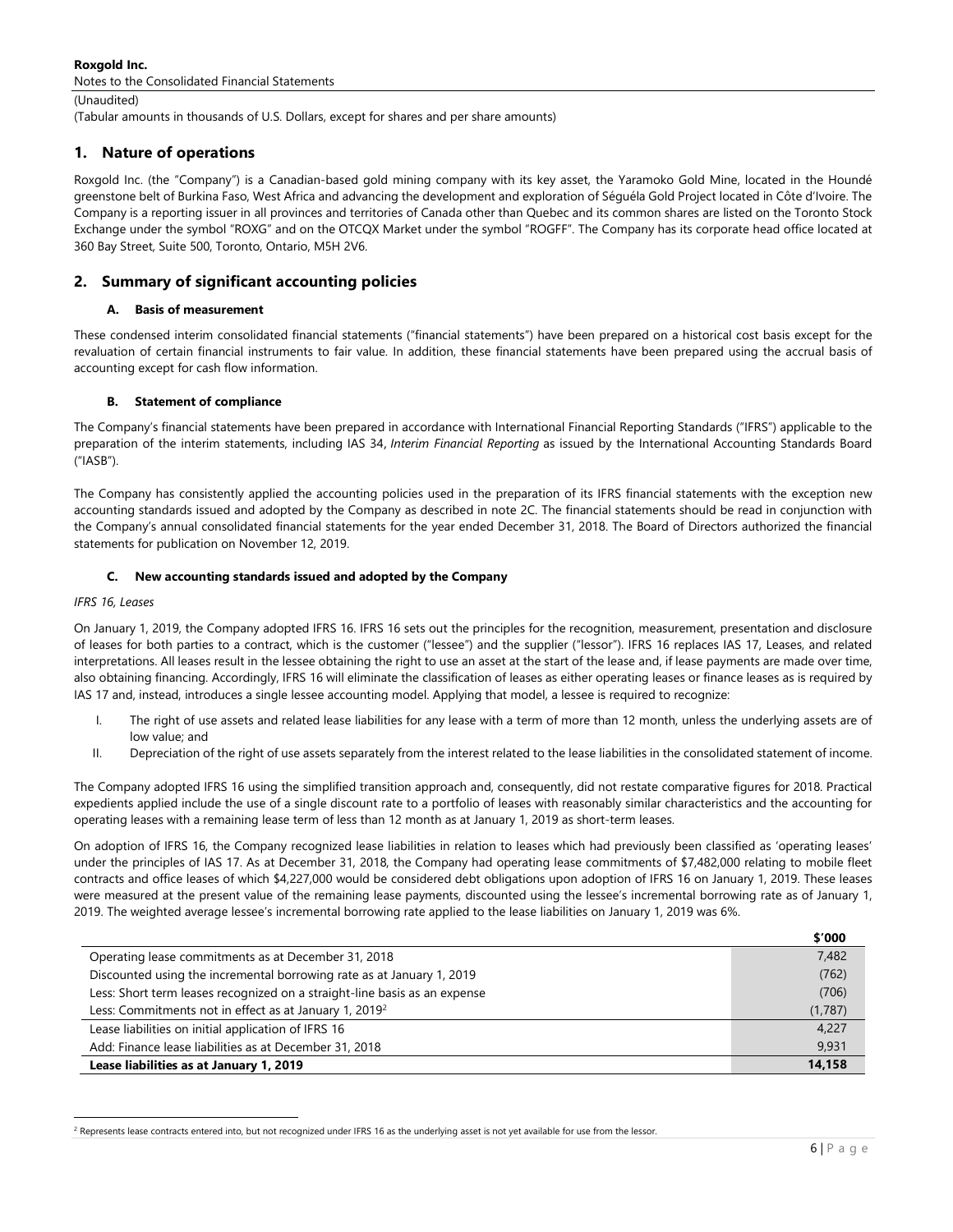(Tabular amounts in thousands of U.S. Dollars, except for shares and per share amounts)

## 2. Summary of significant accounting policies (continued)

The associated right-of-use assets were measured at the amount equal to the lease liability as at January 1, 2019. The right-of-use assets recognized upon adoption of IFRS 16 are recognized in property, plant and equipment and are disclosed in furniture, mining vehicles, and computer equipment within note 7.

Segment assets and segment liabilities at March 31, 2019 increased as a result of the change in accounting policy. Mining operations, Burkina Faso segment increased assets and liabilities by \$2,257,000 and Corporate segment increased assets and liabilities by \$330,000.

Payments associated with short-term leases and leases of low-value assets are recognised on a straight-line basis as an expense in profit or loss.

#### Leases

As a result of the adoption of IFRS 16, the accounting policy for leases applied starting from January 1, 2019 as follows:

At inception of a contract, the Company assesses whether a contract is, or contains, a lease. A contract is, or contains, a lease if the contract conveys the right to control the use of an identified asset for a period of time in exchange for consideration. To assess whether a contract conveys the right to control the use of an identified asset, the Company assesses whether:

- I. the contract involves the use of an identified asset
- II. the Company has the right to obtain substantially all of the economic benefits from use of the asset throughout the period of use; and
- III. the Company has the right to direct the use of the asset.

The Company recognizes a right-of-use asset and a lease liability at the lease commencement date. The right-of-use asset is initially measured at cost, which comprises the initial amount of the lease liability adjusted for any lease payments made at or before the commencement date, plus any initial direct costs incurred and an estimate of costs to dismantle and remove the underlying asset or to restore the underlying asset or the site on which it is located, less any lease incentives received.

The right-of-use asset is subsequently depreciated using the straight-line method from the commencement date to the earlier of the end of the useful life of the right-of-use asset or the end of the lease term. The estimated useful lives of right-of-use assets are determined on the same basis as those of property and equipment. In addition, the right-of-use asset is periodically reduced by impairment losses, if any, and adjusted for certain remeasurements of the lease liability.

The lease liability is initially measured at the present value of the lease payments that are not paid at the commencement date, discounted using the interest rate implicit in the lease or, if that rate cannot be readily determined, the Company's incremental borrowing rate. Generally, the Company uses its incremental borrowing rate as the discount rate.

Payments associated with short-term leases and leases of low-value assets are recognised on a straight-line basis as an expense in profit or loss. Short-term leases are leases with a lease term of 12 month or less.

#### 3. Cash and cash equivalents

As at September 30, 2019, cash on hand totalling \$29,002,000 (December 31, 2018: \$59,833,000) consisted of cash in bank chequing accounts. As at September 30, 2019, the Company's cash balance is comprised of \$7,646,000 US Dollars, the West African Franc equivalent of €19,362,000 (\$21,109,000), \$60,000 Australian Dollars (\$40,000), and \$273,000 Canadian Dollars (\$207,000).

The Company has restricted cash of \$1,034,000 relating to the asset retirement obligations.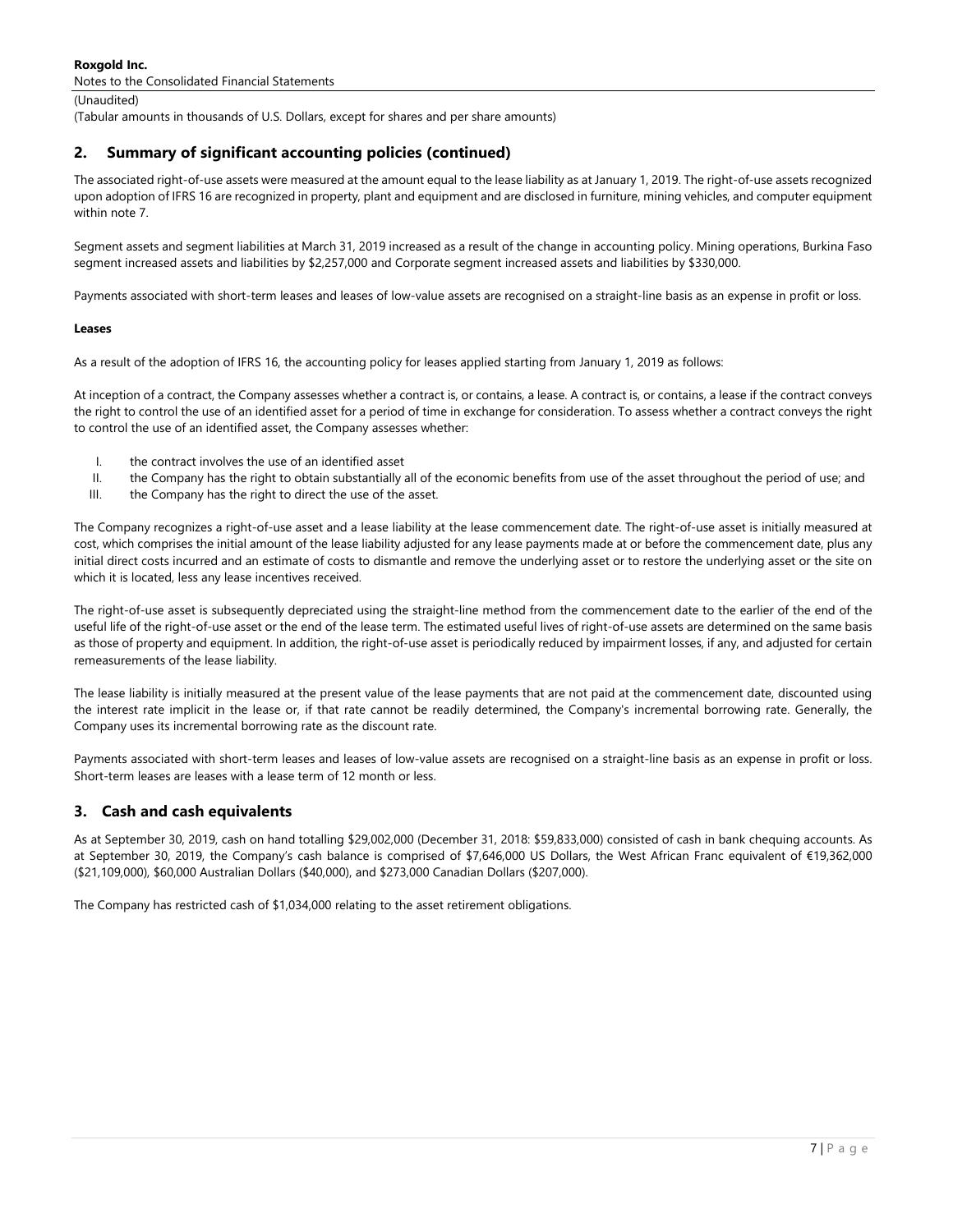(Tabular amounts in thousands of U.S. Dollars, except for shares and per share amounts)

## 4. Taxes recoverable and other receivables

As at September 30, 2019, receivables were mainly related to VAT (value added tax) receivable in Burkina Faso. They are non-interest bearing and generally settled within twelve months although they could be collected beyond the twelve-month period.

| As at                 | September 30<br>2019 | December 31<br>2018 |
|-----------------------|----------------------|---------------------|
|                       |                      |                     |
| VAT receivable        | 22,815               | 25,567              |
| Other receivables     | 328                  | 211                 |
| <b>Ending balance</b> | 23,143               | 25,778              |

As at September 30, 2019, the Company received reimbursements from the government in the amount of \$1,259,000 and sold VAT in the amount of \$17,034,000 at a factor rate of 5.1%.

## 5. Inventory

| As at                        | September 30<br>2019 | December 31<br>2018 |
|------------------------------|----------------------|---------------------|
|                              |                      |                     |
| Stockpiled ore               | 11,997               | 12,181              |
| Gold-in-circuit              | 1,416                | 3,562               |
| Doré bars                    | 855                  | 71                  |
| Consumables inventory        | 5,791                | 4,299               |
| <b>Total Inventory</b>       | 20,059               | 20,113              |
| Less: Current portion        | (10, 269)            | (14, 171)           |
| <b>Non-current Inventory</b> | 9,790                | 5,942               |

The amount of depreciation included within inventory at September 30, 2019 is \$2,729,000 (December 31, 2018: \$3,428,000). For the nine-month period ended September 30, 2019, the Company recognised a net realizable value adjustment on low grade stockpiled ore of \$117,000 (December 31, 2018 - \$255,000).

The long-term inventory represents low grade stockpiled ore which the Company does not expect to process within the next twelve months.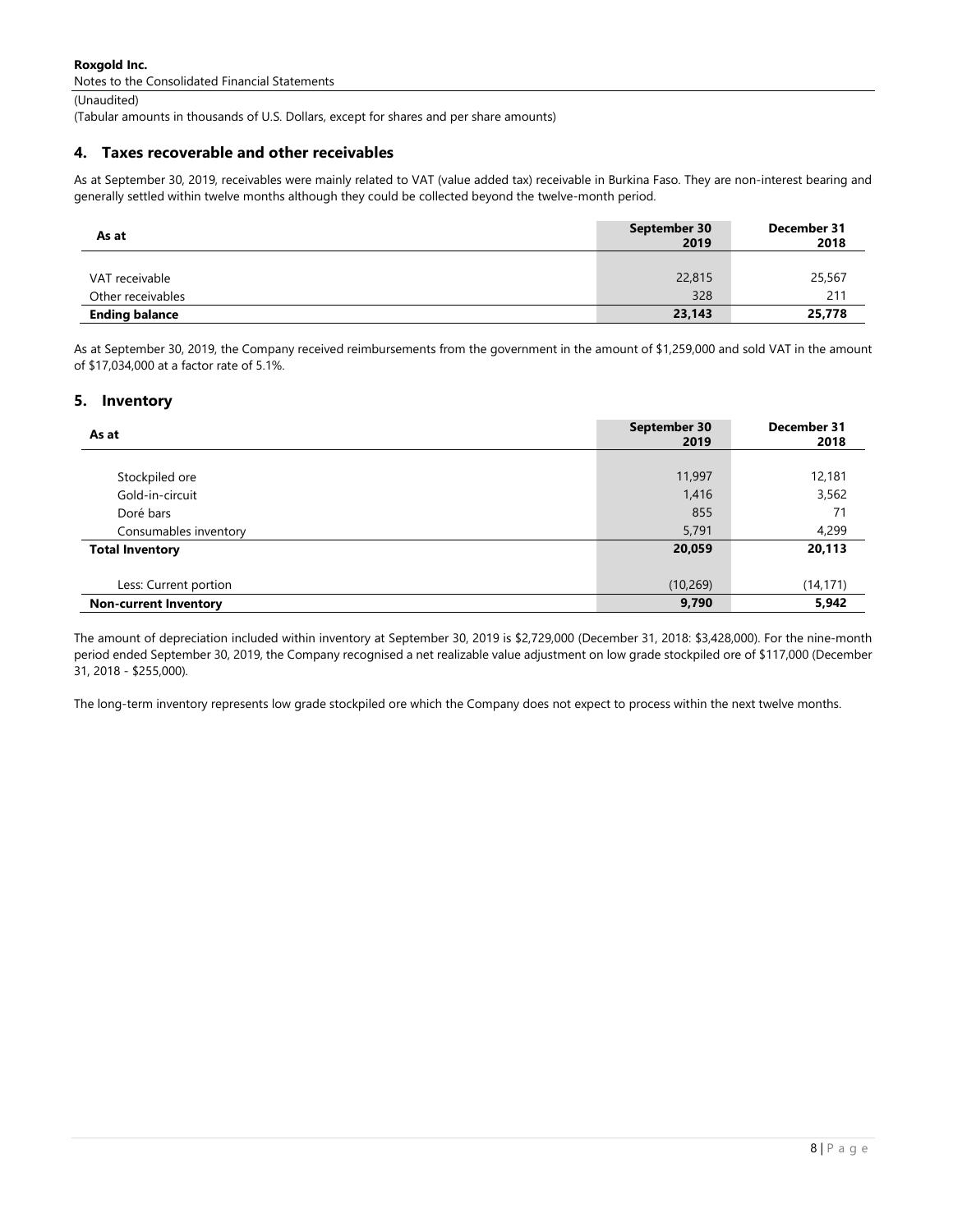## 6. Acquisition

On April 18, 2019, the Company acquired a portfolio of 11 exploration permits in Côte d'Ivoire ('the Tenements") which includes the Séguéla gold project ("Séguéla") through the acquisition of LGL Resources SA and LGL Exploration SA ("the Transaction"). The Company has accounted for the acquisition as a purchase of assets and assumption of liabilities. The transaction did not qualify as a business combination under IFRS 3, Business Combinations, as significant inputs and processes that together constitute a business were not identified, given the early stage of exploration and evaluation of Tenements. Therefore, the purchase price of \$21,380,000 was allocated to the assets acquired and liabilities assumed based on their relative fair values at the date of the acquisition. Transactions costs of \$453,000 were capitalized as part of the cost of assets acquired.

A further cash payment of \$10 million is payable upon first gold production from any of the tenements. The outcome of this event is not determinable at this time and no provision has been recorded as at September 30, 2019. Any provision will be recognized by the Company once it is probable that an outflow of funds will occur. The consideration and allocation of purchased price to assets acquired and liabilities assumed are as follows:

| <b>Purchase consideration</b>                       | <b>Total</b> |
|-----------------------------------------------------|--------------|
| Cash consideration                                  | 20,000       |
| Pre-acquisition expenditures assumed by the Company | 1,380        |
| Acquisition costs                                   | 453          |
| Less: Cash acquired                                 | (221)        |
|                                                     | 21,612       |

# Net identifiable assets

|                                   | 21,612 |
|-----------------------------------|--------|
| Current liabilities               | (625)  |
| Current assets                    | 57     |
| Other non-current assets          | 763    |
| Exploration and evaluation assets | 21,417 |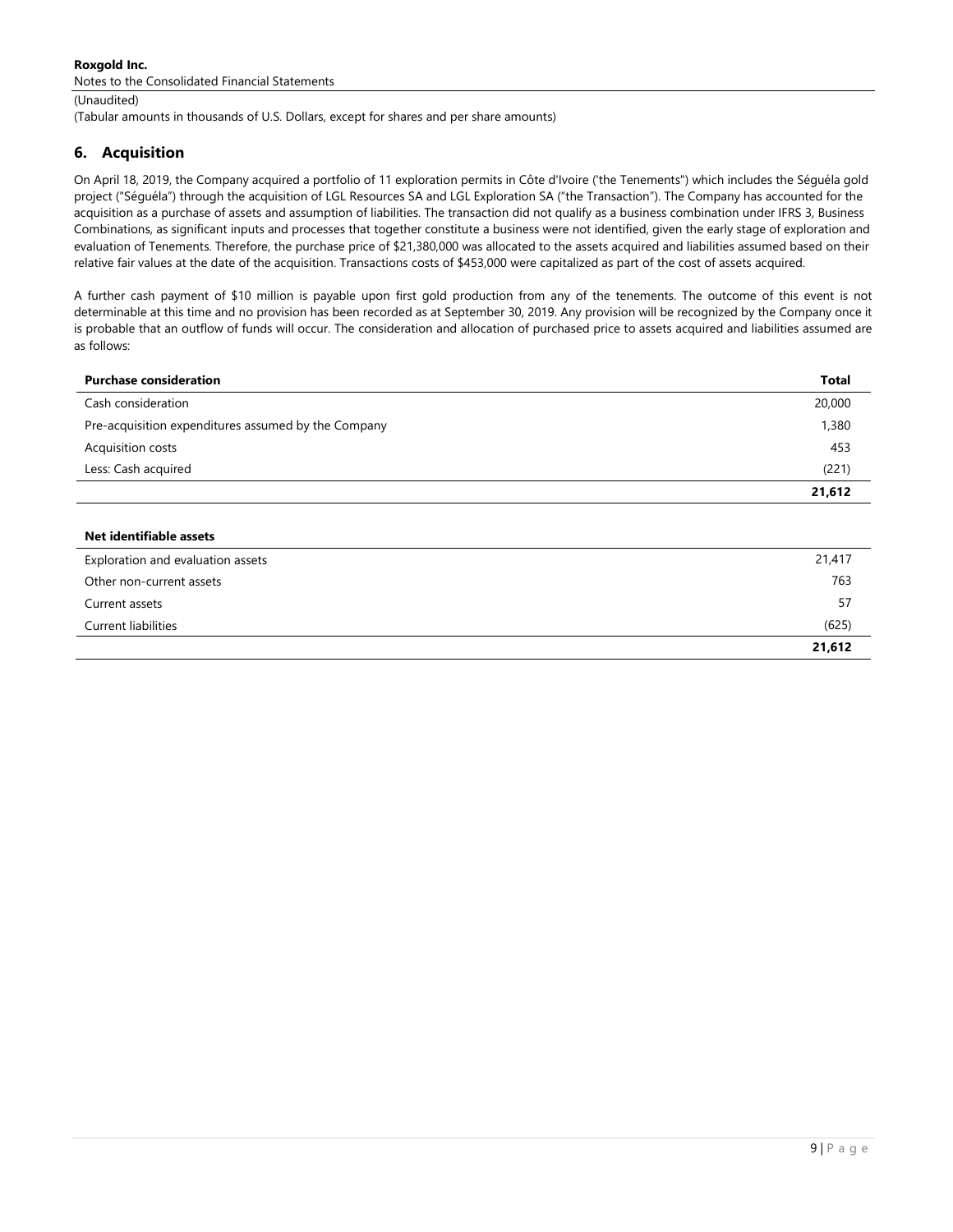## Roxgold Inc.

Notes to the Consolidated Financial Statements

## (Unaudited)

(Tabular amounts in thousands of U.S. Dollars, except for shares and per share amounts)

| Property, plant and equipment<br>7.               | <b>Furniture, mining</b><br>vehicles, and<br>computer<br>equipment | Processing<br>plant | <b>Underground</b><br>mine | Acquisition,<br>infrastructure, and<br>other development<br>costs | <b>Mineral properties</b><br>under development | <b>E&amp;E Asset</b>     | <b>TOTAL</b> |
|---------------------------------------------------|--------------------------------------------------------------------|---------------------|----------------------------|-------------------------------------------------------------------|------------------------------------------------|--------------------------|--------------|
| <b>COST</b>                                       |                                                                    |                     |                            |                                                                   |                                                |                          |              |
| As at December 31, 2017                           | 13,408                                                             | 39,435              | 62,531                     | 60,982                                                            | 1,949                                          | $\blacksquare$           | 178,305      |
| <b>Additions</b>                                  | 17,768                                                             | 254                 | 26,040                     | 8,592                                                             | 23,631                                         |                          | 76,285       |
| Derecognition of finance lease assets             | (3,328)                                                            |                     |                            |                                                                   |                                                |                          | (3,328)      |
| Pre-production revenue                            |                                                                    |                     |                            |                                                                   | (313)                                          |                          | (313)        |
| Foreign exchange                                  | (62)                                                               | $\sim$              |                            | (482)                                                             |                                                |                          | (544)        |
| As at December 31, 2018                           | 27,786                                                             | 39,689              | 88,571                     | 69,092                                                            | 25,267                                         | $\blacksquare$           | 250,405      |
| <b>Additions</b>                                  | 989                                                                | 774                 | 19,407                     | 3,452                                                             | 22,925                                         | L.                       | 47,547       |
| Séquéla acquisition                               | 448                                                                |                     |                            | 316                                                               |                                                | 21,417                   | 22,181       |
| Addition as at January 1, 2019 from transition to | 4,227                                                              |                     |                            |                                                                   |                                                |                          | 4,227        |
| IFRS 16                                           |                                                                    |                     |                            |                                                                   |                                                |                          |              |
| Transfer                                          |                                                                    | 10,432              |                            |                                                                   | (10, 432)                                      |                          |              |
| Pre-production revenue                            |                                                                    |                     |                            |                                                                   | (14, 173)                                      | ä,                       | (14, 173)    |
| Pre-production expenses                           |                                                                    |                     |                            |                                                                   | 10,879                                         | $\overline{\phantom{a}}$ | 10,879       |
| Retirement of assets                              | (2, 558)                                                           |                     |                            |                                                                   |                                                |                          | (2, 558)     |
| Foreign exchange                                  | 25                                                                 |                     |                            | 116                                                               |                                                | (464)                    | (323)        |
| As at September 30, 2019                          | 30,917                                                             | 50,895              | 107,978                    | 72,976                                                            | 34,466                                         | 20,953                   | 318,185      |
| <b>ACCUMULATED DEPRECIATION</b>                   |                                                                    |                     |                            |                                                                   |                                                |                          |              |
| As at December 31, 2017                           | (8, 522)                                                           | (8, 386)            | (14, 546)                  | (11, 563)                                                         | $\blacksquare$                                 | $\sim$                   | (43, 017)    |
| Additions                                         | (5, 533)                                                           | (5,842)             | (16, 892)                  | (10, 473)                                                         |                                                | ÷.                       | (38, 740)    |
| Derecognition of finance lease assets             | 1,238                                                              |                     |                            |                                                                   |                                                | ÷,                       | 1,238        |
| Foreign exchange                                  | 52                                                                 |                     |                            | 82                                                                |                                                |                          | 134          |
| As at December 31, 2018                           | (12, 765)                                                          | (14, 228)           | (31, 438)                  | (21, 954)                                                         |                                                | $\blacksquare$           | (80, 385)    |
| Additions                                         | (6, 217)                                                           | (5, 877)            | (16, 302)                  | (8, 397)                                                          |                                                |                          | (36, 793)    |
| Retirement of assets                              | 2,558                                                              |                     |                            |                                                                   |                                                | ä,                       | 2,588        |
| Foreign exchange                                  | (20)                                                               |                     |                            | (37)                                                              |                                                |                          | (57)         |
| As at September 30, 2019                          | (16, 444)                                                          | (20, 105)           | (47, 740)                  | (30, 388)                                                         |                                                | $\blacksquare$           | (114, 677)   |
|                                                   |                                                                    |                     |                            |                                                                   |                                                |                          |              |
| <b>NET BOOK VALUE</b>                             |                                                                    |                     |                            |                                                                   |                                                |                          |              |
| Net book value as at December 31, 2017            | 4,886                                                              | 31,049              | 47,985                     | 49,419                                                            | 1,949                                          | $\blacksquare$           | 135,288      |
|                                                   |                                                                    |                     |                            |                                                                   |                                                |                          |              |
| Net book value as at December 31, 2018            | 15,021                                                             | 25,461              | 57,133                     | 47,138                                                            | 25,267                                         |                          | 170,020      |
| Net book value as at September 30, 2019           | 14,473                                                             | 30,790              | 60,238                     | 42,588                                                            | 34,466                                         | 20,953                   | 203,508      |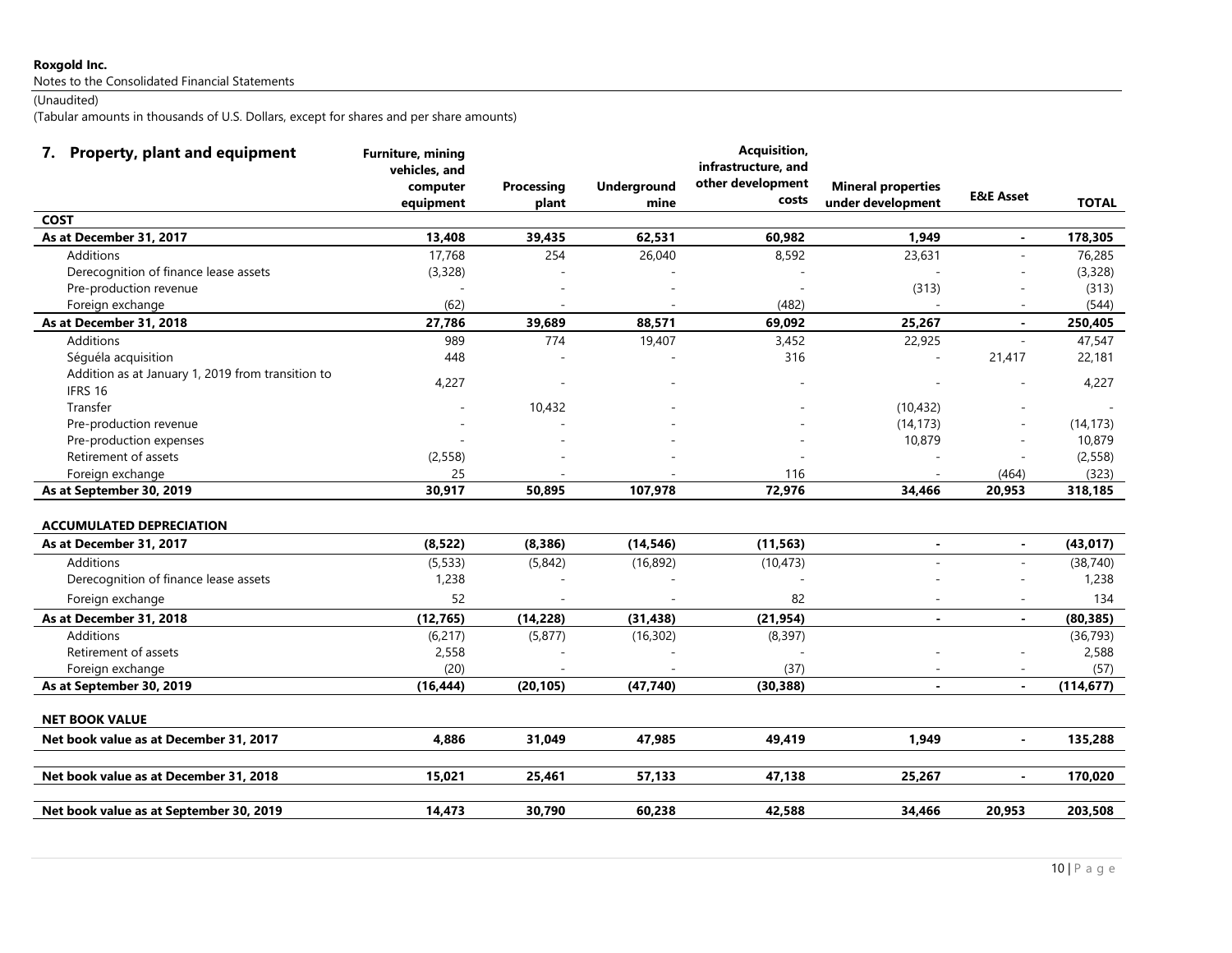## Roxgold Inc. Notes to the Consolidated Financial Statements

(Unaudited)

(Tabular amounts in thousands of U.S. Dollars, except for shares and per share amounts)

## 7. Property, plant and equipment (continued)

The net book value of the assets held in Canada, Burkina Faso and Côte D'Ivoire totalled \$201,000, \$181,457,000, and \$21,850,000 respectively, as at September 30, 2019 (December 31, 2018: \$110,000, \$169,910,000 and nil, respectively). Included under mining equipment are right-of-use assets at a net book value of \$9,696,000 (December 31, 2018, Finance leases: \$10,219,000). For the nine-month ended September 30, 2019, depreciation of right-of-use assets of \$1,331,000 (December 31, 2018, Finance leases: \$310,000) has been capitalized to mineral properties under development.

## 8. Long-term debt

| As at                         | September 30<br>2019 | December 31<br>2018 |
|-------------------------------|----------------------|---------------------|
|                               |                      |                     |
| Opening balance               | 36,200               | 43,222              |
| Adoption of IFRS 9 adjustment | $\overline{a}$       | (211)               |
| Deduct: debt repayment        | (9,300)              | (8,400)             |
| Add: accretion                | 981                  | 1,589               |
| <b>Ending balance</b>         | 27,881               | 36,200              |
|                               |                      |                     |
| Less: current portion         | (13, 653)            | (12,019)            |
| <b>Non-current portion</b>    | 14,228               | 24,181              |

The facility includes covenants customary for a transaction of this nature. As at September 30, 2019, the Company has maintained all covenants. In the nine-month period ended September 30, 2019, the Company has made principal repayments totalling \$9,300,000 and interest and accretion totalling \$2,651,000 (September 30, 2018 -\$5,850,000) which were expensed in the Company's consolidated statement of income.

As at September 30, 2019, the Company is committed to minimum future principal and interest payments for the Facility, is as follows:

|                                                | Long-term debt |
|------------------------------------------------|----------------|
| Remainder of the year ending December 31, 2019 | 3,723          |
| Year ending December 31, 2020                  | 17.112         |
| Year ending December 31, 2021                  | 9.432          |

## 9. Derivative financial instruments

The execution of a hedging program was completed in July 2016 as a condition precedent to the drawdown of the Credit Facility. The hedging program comprised of the forward sale of 65,000 ounces of gold, at an average price of US\$1,052 per ounce, which is to be settled on a monthly basis from January 2017 to March 2021.

For the nine-month ended September 30, 2019, the Company recognized a change in the fair value of derivative financial instruments of \$5,006,000 loss (September 30, 2018 - \$4,537,000 gain) in its consolidated statement of income. During the nine-month ended September 30, 2019, the Company redeemed hedging contracts totalling \$3,568,000 (September 30, 2018 - \$2,033,000) of which \$2,982,000 were cash settled. The cash settlement is completed on the first business day of the following month. For the nine-month period ended September 30, 2019, the Company has settled 11,466 ounces and as at September 30, 2019, 22,958 ounces are outstanding.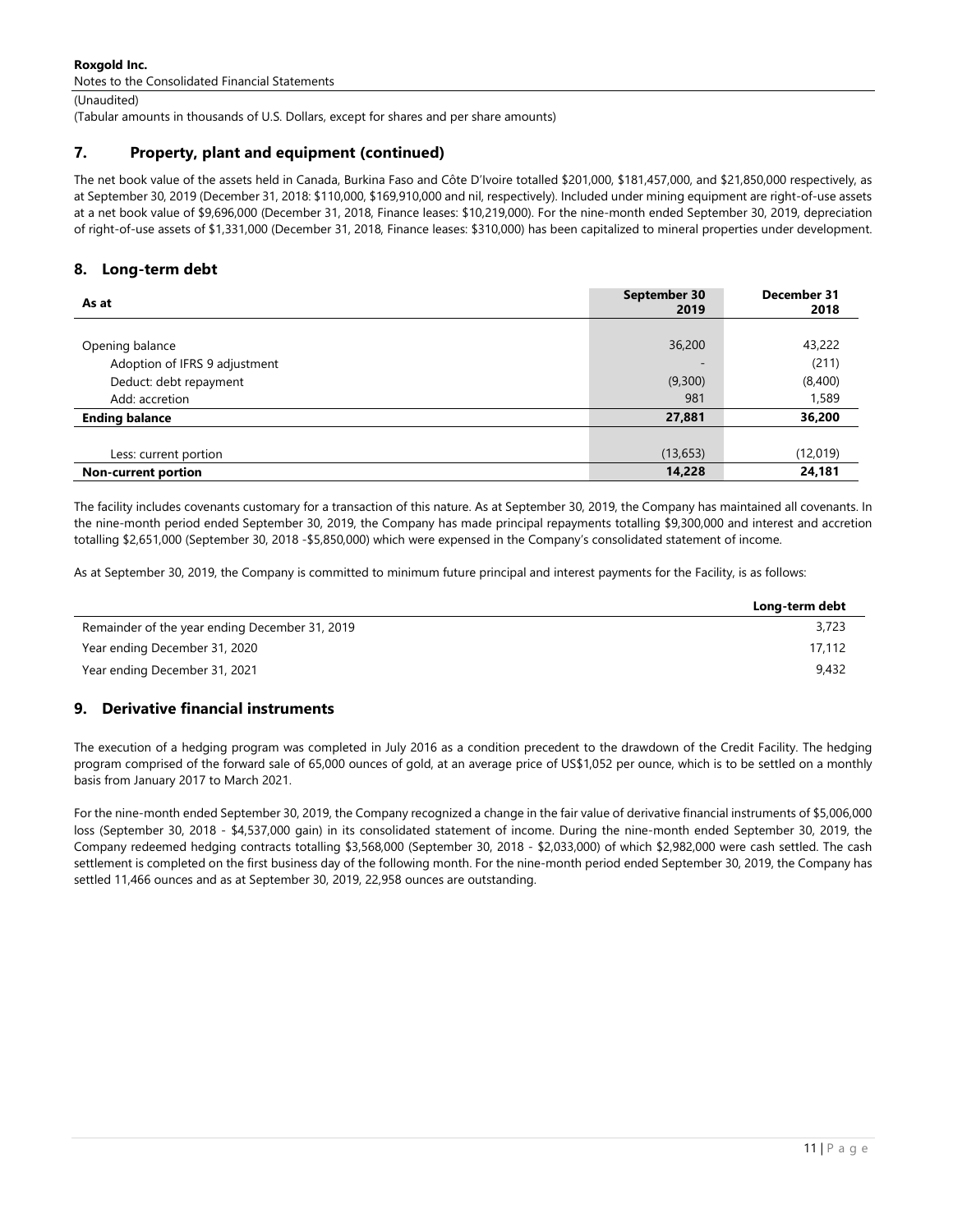(Tabular amounts in thousands of U.S. Dollars, except for shares and per share amounts)

## 9. Derivative financial instruments (continued)

The fair value of instruments not traded in an active market is determined by using valuation techniques. These valuation techniques maximize the use of observable market data where it is available and rely as little as possible on the Company's specific estimates. If all significant inputs required to measure the fair value of an instrument are observable, the instrument is included in Level 2. As at September 30, 2019, the derivative financial instruments have been classified as Level 2 financial instruments according to the Company's fair value hierarchy. The fair value of these instruments is determined using discounted future cash flows based on the forward gold curve.

There were no transfers between Level 1, Level 2 and Level 3 during the nine-month ended September 30, 2019 and 2018.

| For the periods ended,                         | September 30<br>2019 | December 31<br>2018 |
|------------------------------------------------|----------------------|---------------------|
|                                                |                      |                     |
| Opening balance                                | 8,441                | 13,487              |
| Change in fair value of derivatives            | 5,006                | (1,721)             |
| Settlement of derivative financial instruments | (3,568)              | (3,325)             |
| <b>Ending balance</b>                          | 9,879                | 8,441               |
|                                                |                      |                     |
| Less: current portion                          | (6, 367)             | (3,578)             |
| <b>Non-current portion</b>                     | 3,512                | 4,863               |

## 10. Asset retirement obligations

The Company recognizes a provision related to its constructive and legal obligations in Burkina Faso to restore its Yaramoko property. The cost of these obligations is determined based on the expected future level of activity and costs related to decommissioning the mines and restoring the property. As at September 30, 2019, the Company has a provision for mine rehabilitation of \$3,021,000 (December 31, 2018 - \$2,791,000). A related accretion expense of \$230,000 (September 30, 2018 - \$204,000) was recorded in the consolidated statement of income. The provision is calculated at the net present value of the estimated future undiscounted cash flows using a discount rate of 10.25%, a remaining mine life of approximately five years based on reserves only and estimated future undiscounted liability of \$4,437,000.

|                       | September 30<br>2019     | December 31<br>2018 |
|-----------------------|--------------------------|---------------------|
|                       |                          |                     |
| Opening balance       | 2,791                    | 2,379               |
| Additions, net        | $\overline{\phantom{a}}$ | 336                 |
| Add: accretion        | 230                      | 76                  |
| <b>Ending balance</b> | 3,021                    | 2,791               |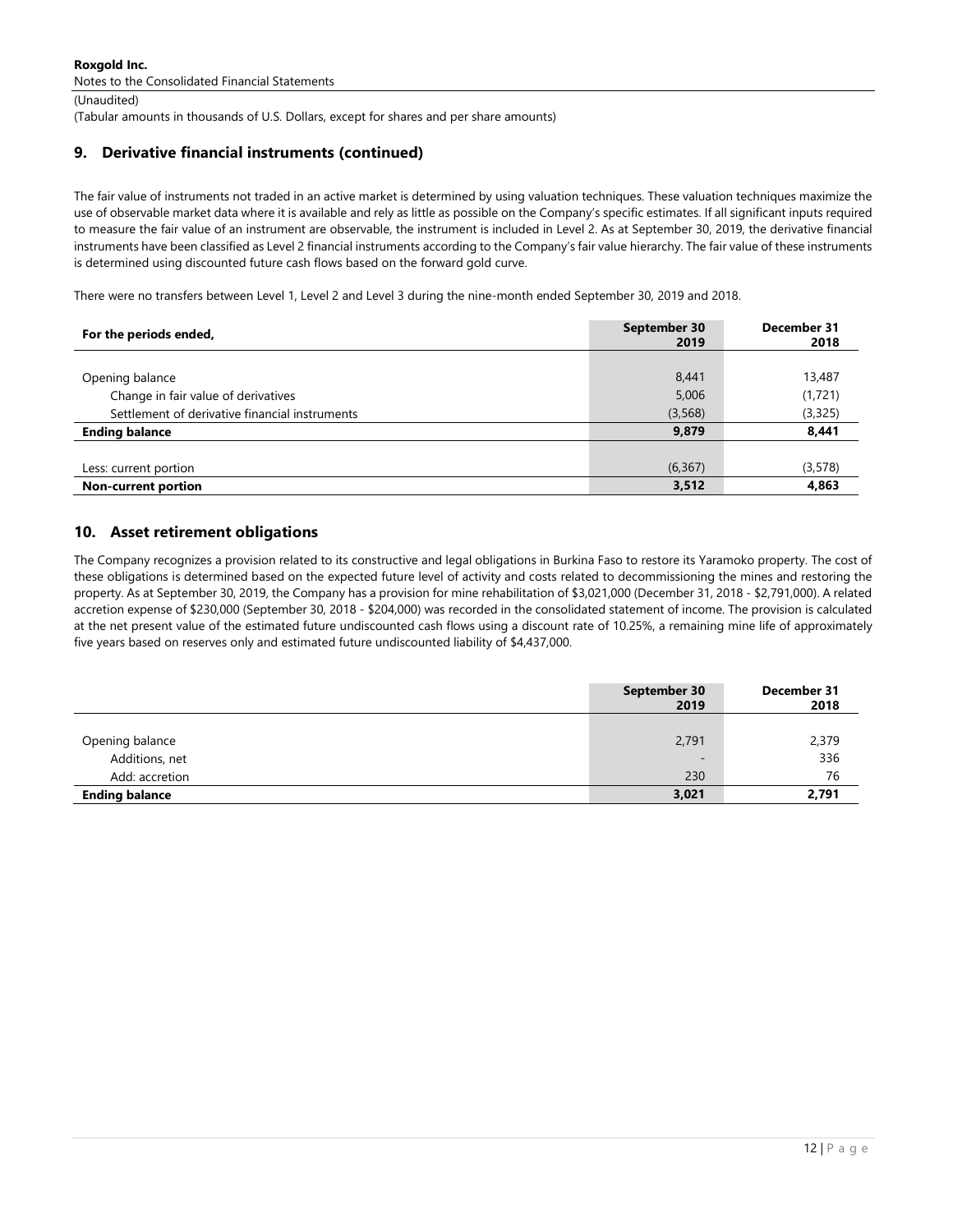(Tabular amounts in thousands of U.S. Dollars, except for shares and per share amounts)

#### 11. Share capital and reserves

| For the nine-month periods ended September 30, | 2019        | 2018        |
|------------------------------------------------|-------------|-------------|
| <b>Shares</b>                                  |             |             |
| Balance – Beginning of year                    | 374,380,796 | 372,644,096 |
| Shares issued for exercise of share awards     | 2.105.511   | 2,250,000   |
| Shares repurchased and cancelled               | (4,949,000) | (663, 300)  |
| <b>Balance – End of period</b>                 | 371,537,307 | 374,230,796 |

#### A. Authorized

The authorized share capital of the Company is comprised of an unlimited number of voting common shares.

#### B. Share issuances

During the nine-month period ended September 30, 2019, the Company issued 525,511 shares pursuant to the Company's restricted share units ("RSU") plan for total net impact of \$590,000 (C\$784,000) and 1,580,000 exercise of stock options with a weighted average exercise price of C\$0.62 per share, for total net proceeds of \$741,000 (C\$980,000). At the time the options were exercised the weighted average share price was C\$1.17.

During the nine-month period ended September 30, 2018, the Company issued 2,250,000 shares pursuant to the exercise of stock options with a weighted average exercise price of C\$0.67 per share, for total net proceeds of \$1,191,000 (C\$1,511,000). At the time the options were exercised the weighted average share price was C\$1.08.

#### C. Share cancellations

On June 3, 2019, the Company announced that a notice of intention to renew a Normal Course Issuer Bid ("NCIB") was filed and accepted by the TSX. The NCIB commenced on June 5, 2019 and will terminate on the earlier of i) June 4, 2020; and ii) the date in which the maximum number of Common Shares that can be acquired pursuant to the NCIB are purchased. The Company may purchase up to 10 million common shares under the NCIB.

In the nine-month ended September 30, 2019, the Company repurchased and cancelled 4,949,000 shares at an average price of C\$0.84/share, for a total cost of \$3,130,000 (C\$4,157,000). To date, the Company has not purchased any common shares under the renewed NCIB.

#### D. Share-based payments

A summary of the share-based payment expenses is detailed as follows:

| For the periods ended September 30, | Three-month<br>2019 | Three-month<br>2018 | Nine-month<br>2019 | Nine-month<br>2018 |
|-------------------------------------|---------------------|---------------------|--------------------|--------------------|
| Stock Options cost                  | 10                  | 54                  | 36                 | 78                 |
| Deferred unit costs                 | 540                 | (79)                | 615                | 588                |
| Performance share unit costs        | 57                  | (31)                | 309                | 52                 |
| Restricted share unit costs         | 281                 | 183                 | 1.023              | 663                |
| Total share-based payments expensed | 888                 | 127                 | 1.983              | 1,381              |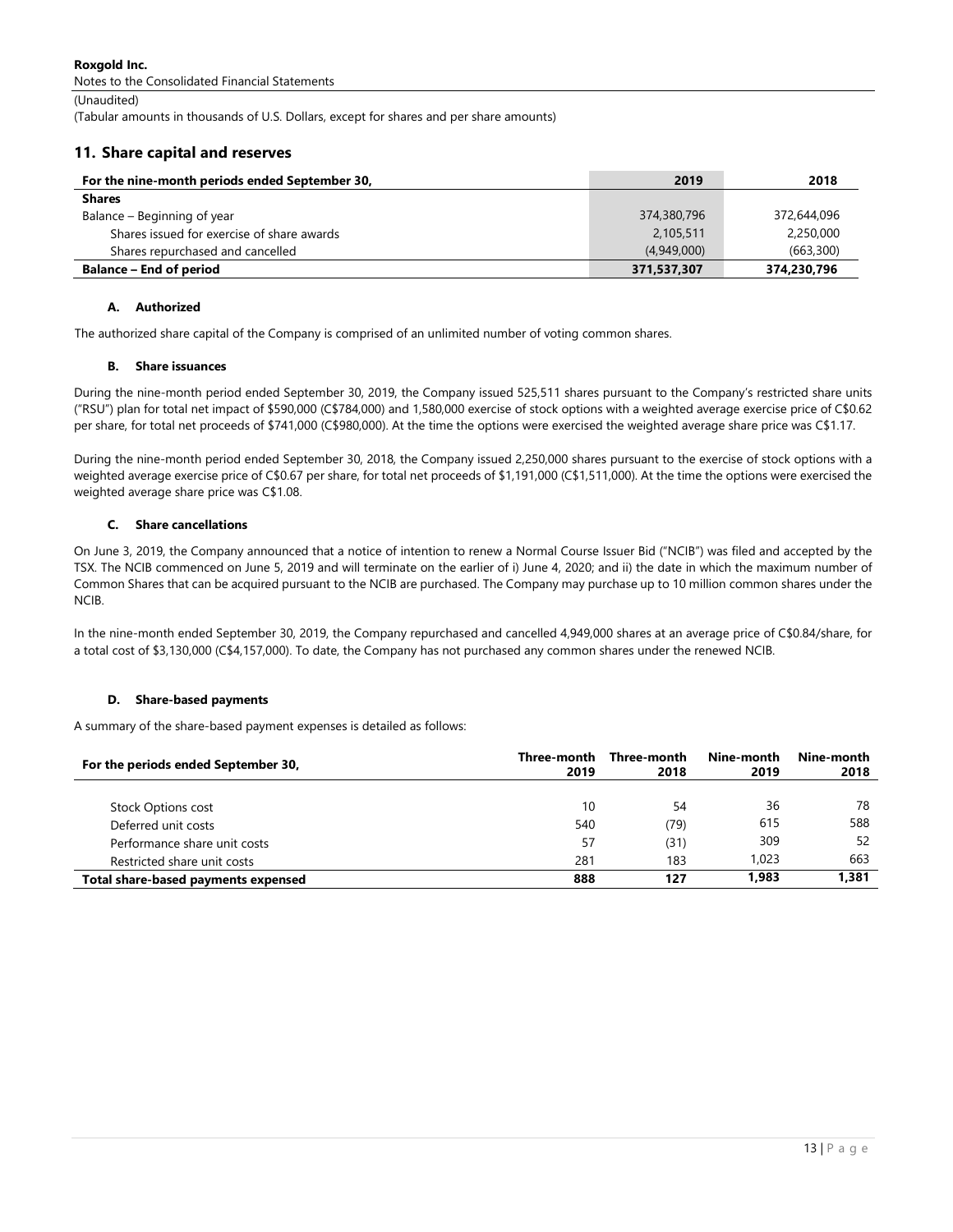(Tabular amounts in thousands of U.S. Dollars, except for shares and per share amounts)

## 11. Share capital and reserves (continued)

#### E. Stock options

A summary of the Company's stock option activities for the nine-month ended September 30, 2019 and for the year ended December 31, 2018 is presented below:

|                                         |                            | Weighted                               |
|-----------------------------------------|----------------------------|----------------------------------------|
|                                         | Number of<br>stock options | average<br>exercise price<br>$$$ (CAD) |
| <b>Balance as at December 31, 2017</b>  | 10,752,498                 | 0.87                                   |
| Exercised                               | (2,400,000)                | 0.65                                   |
| Forfeited                               | (669, 443)                 | 1.51                                   |
| <b>Balance as at December 31, 2018</b>  | 7,683,055                  | 0.87                                   |
| Granted                                 | 450,000                    | 0.91                                   |
| Exercised                               | (1,580,000)                | 0.62                                   |
| Forfeited                               | (1, 158, 333)              | 1.16                                   |
| <b>Balance as at September 30, 2019</b> | 5,394,722                  | 0.89                                   |

During the nine-month period ended September 30, 2019, the Company granted 450,000 options that were specifically linked to performancebased metrics (2018 -Nil).

The following assumptions were used for the Black-Scholes valuation of stock options granted during the nine-month period ended September 30, 2019.

| For nine-month period ended September 30,      | 2019    |
|------------------------------------------------|---------|
|                                                |         |
| Dividend rate                                  | 0%      |
| Expected annualized volatility                 | 52.8%   |
| Risk free interest rate                        | 1.51%   |
| Expected life of stock options (years)         |         |
| Weighted average fair value of options granted | C\$0.42 |

Expected annualized volatility was based on the Company's historical volatility.

As at September 30, 2019, the Company had the following stock options outstanding:

| <b>Expiry date</b> | Number of stock<br>options<br>outstanding | Number of stock<br>options vested | <b>Exercise price</b><br>\$CAD | <b>Weighted average</b><br>number of years<br>to expiry |
|--------------------|-------------------------------------------|-----------------------------------|--------------------------------|---------------------------------------------------------|
| December 8, 2019   | 25,000                                    | 25,000                            | 0.61                           | 0.19                                                    |
| February 2, 2020   | 1,350,000                                 | 1,350,000                         | 0.70                           | 0.34                                                    |
| April 2, 2020      | 100,000                                   | 100,000                           | 0.59                           | 0.51                                                    |
| August 13, 2020    | 200,000                                   | 200,000                           | 0.72                           | 0.87                                                    |
| January 4, 2021    | 2,001,667                                 | 2,001,667                         | 0.69                           | 1.26                                                    |
| May 18, 2021       | 175,000                                   | 175,000                           | 1.20                           | 1.63                                                    |
| June 9, 2021       | 100,000                                   | 100,000                           | 1.41                           | 1.69                                                    |
| January 19, 2022   | 993,055                                   | 743.054                           | 1.50                           | 2.30                                                    |
| March 31, 2024     | 450,000                                   | ٠                                 | 0.91                           | 4.50                                                    |
|                    | 5,394,722                                 | 4,694,721                         | 0.89                           | 1.48                                                    |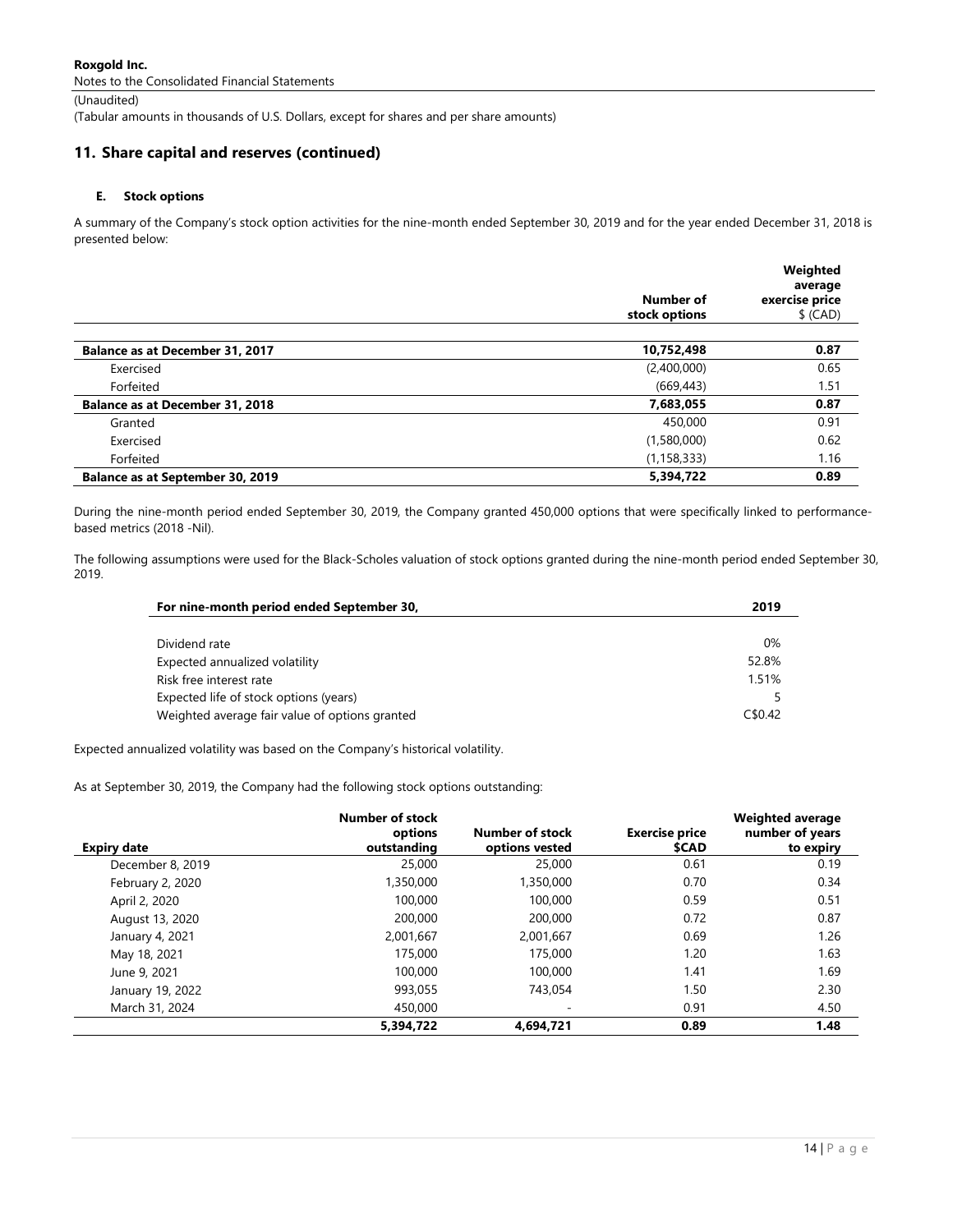(Tabular amounts in thousands of U.S. Dollars, except for shares and per share amounts)

## 11. Share capital and reserves (continued)

#### F. Deferred share units

The following table reflects the movement in deferred share units ("DSUs"):

|                                         | instruments |
|-----------------------------------------|-------------|
|                                         |             |
| <b>Balance as at December 31, 2017</b>  | 4,075,092   |
| Granted                                 | 801.724     |
| <b>Balance as at December 31, 2018</b>  | 4,876,816   |
| Granted                                 | 688.751     |
| <b>Balance as at September 30, 2019</b> | 5,565,567   |

As at September 30, 2019, all DSUs have vested and 4,551,106 units had a dilutive impact as the remaining DSUs totalling 1,014,461 units are to be settled in cash and included as a liability on the Company's consolidated statement of financial position.

#### G. Restricted share units

The following table reflects the movement in restricted share units ("RSU"):

| The rond ming table reneels the movement in restricted share annual ribo. It | Number of<br>instruments |
|------------------------------------------------------------------------------|--------------------------|
| <b>Balance as at December 31, 2017</b>                                       | 1,144,167                |
| Granted                                                                      | 2,619,123                |
| Forfeited                                                                    | (539, 323)               |
| Settled                                                                      | (517,500)                |
| <b>Balance as at December 31, 2018</b>                                       | 2,706,467                |
| Granted                                                                      | 3,401,799                |
| Forfeited                                                                    | (650, 980)               |
| Settled                                                                      | (75, 904)                |
| <b>Balance as at September 30, 2019</b>                                      | 5,381,382                |

| <b>Expiry date</b>                      | Number of<br><i>instruments</i> | Number of<br>instruments<br>vested | <b>Weighted average</b><br>number of years<br>to expiry |
|-----------------------------------------|---------------------------------|------------------------------------|---------------------------------------------------------|
| December 1, 2020                        | 533,328                         | 343,332                            | 1.17                                                    |
| December 1, 2021                        | 1,812,327                       | 627,442                            | 2.17                                                    |
| December 1, 2022                        | 3,035,727                       |                                    | 3.17                                                    |
| <b>Balance as at September 30, 2019</b> | 5,381,382                       | 970.774                            | 2.64                                                    |

#### H. Performance share units

During the nine-month ended September 30, 2019, the Company granted 1,949,405 performance shares units ("PSU") to senior management. The Board of Directors determined the performance vesting criteria. The PSUs provide the right to receive an award payout multiplied by a payout factor on the performance condition measurement date set as January 1, 2022. The following table reflects the movement in PSUs for the period ended September 30, 2019:

| Number of          |
|--------------------|
| <i>instruments</i> |
| 825,000            |
| 1,102,941          |
| (910, 014)         |
| 1,017,927          |
| 1,949,405          |
| (344, 152)         |
| 2,623,180          |
|                    |

Number of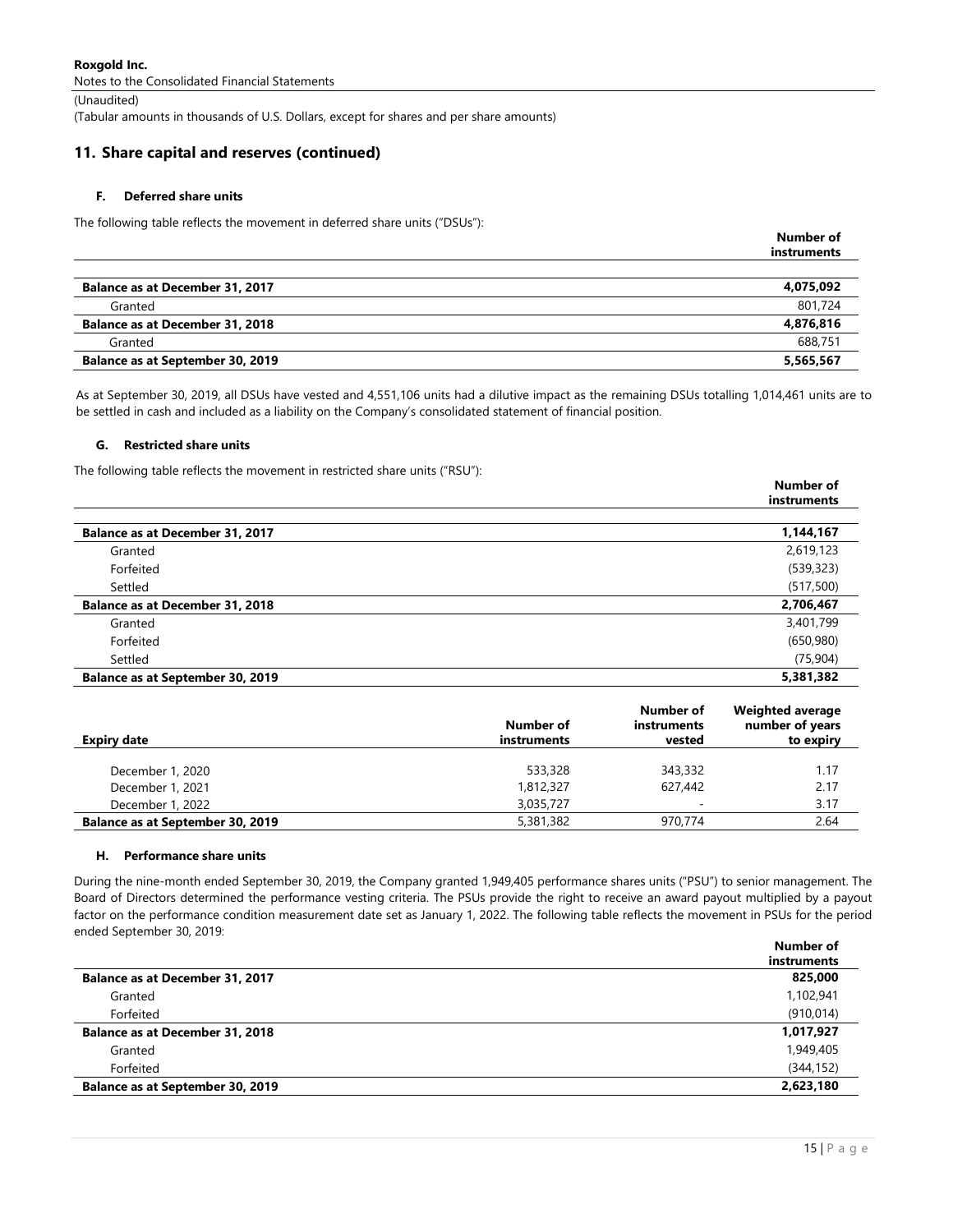## 11. Share capital and reserves (continued)

| Expiry date                             | <b>Weighted average</b><br>Number of<br>number of years<br>instruments |      |  |
|-----------------------------------------|------------------------------------------------------------------------|------|--|
| January 19, 2020                        | 300,000                                                                | 0.30 |  |
| February 1, 2021                        | 567,227                                                                | 1.34 |  |
| January 1, 2022                         | 1,755,953                                                              | 2.26 |  |
| <b>Balance as at September 30, 2019</b> | 2,623,180                                                              | 1.83 |  |

## 12. Mine operating expenses

A summary of mine operating expenses is presented below:

| For the periods ended September 30, | Three-month<br>2019 | Three-month<br>2018 | Nine-month<br>2019 | Nine-month<br>2018 |
|-------------------------------------|---------------------|---------------------|--------------------|--------------------|
|                                     |                     |                     |                    |                    |
| Mining contractor                   | 7,550               | 8,869               | 22,894             | 28,340             |
| Salaries and benefits               | 2,297               | 2,354               | 6,616              | 7,066              |
| Operating supplies and parts        | 1,959               | 2.447               | 7.297              | 7,011              |
| Energy                              | 982                 | 1,301               | 2.976              | 3,992              |
| Inventory adjustment                | (364)               | 101                 | 1.019              | (960)              |
|                                     | 12,424              | 15,072              | 40,802             | 45,449             |

## 13. Supplementary cash flow information

| For the nine-month periods ended September 30.            | 2019  | 2018  |
|-----------------------------------------------------------|-------|-------|
|                                                           |       |       |
| PP&E included in accounts payable and accrued liabilities | 7.734 | 2.324 |
| Depreciation included in Inventory                        | 2.729 | 3.092 |

| Changes in non-cash working capital for the nine-month periods ended September 30, | 2019  | 2018     |
|------------------------------------------------------------------------------------|-------|----------|
|                                                                                    |       |          |
| Accounts receivable                                                                | 2,655 | (2,983)  |
| Prepaid expenses and other expenses                                                | (907) | 159      |
| Inventory                                                                          | (645) | (1,776)  |
| Accounts payable & other accrued liabilities                                       | 4,571 | (5,497)  |
|                                                                                    | 5.674 | (10,097) |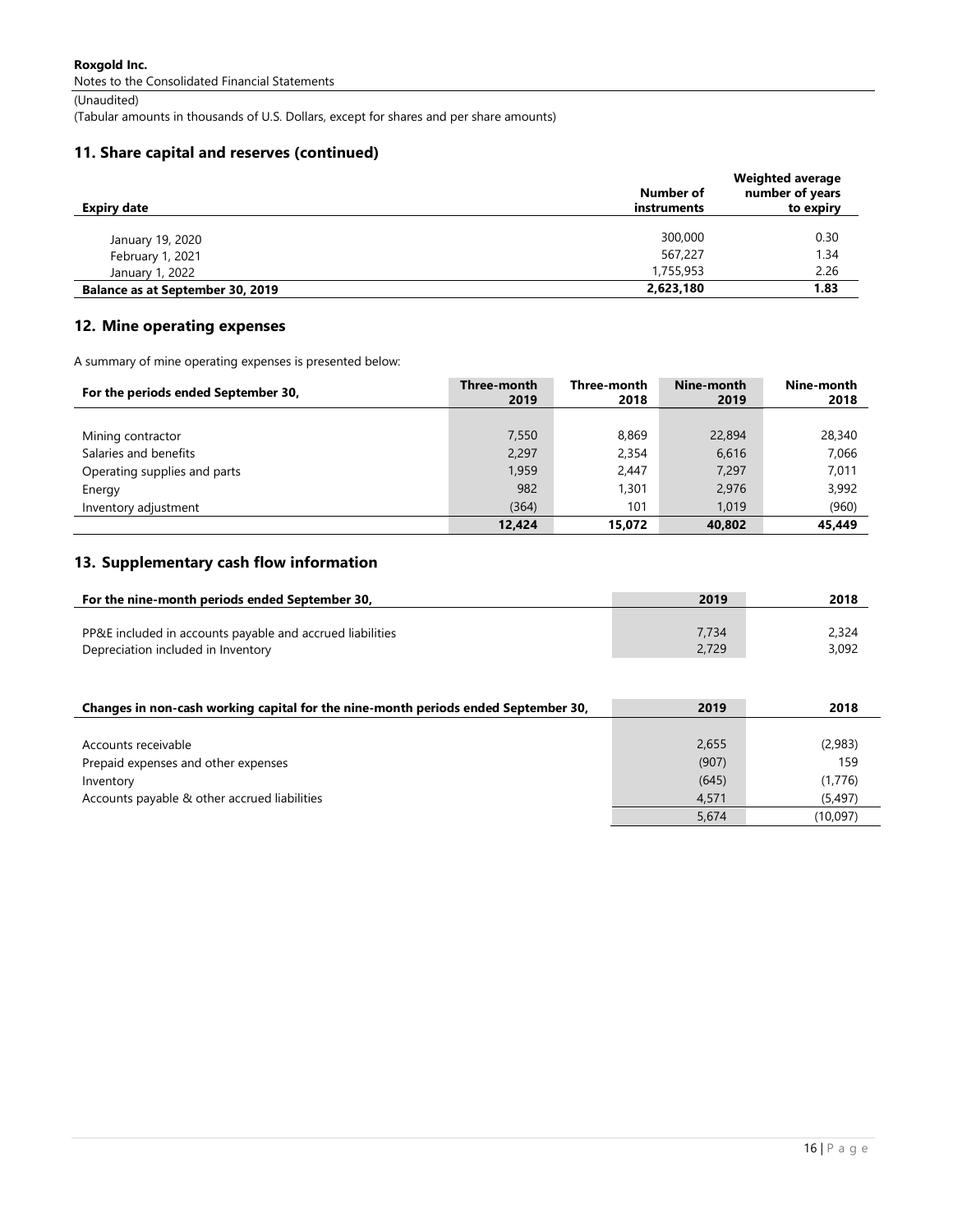## 14. Commitments

The Company's financial commitments consist contracts with service providers and consultants.

| For the years ending December 31, | 2019 | 2020 | 2021                     |
|-----------------------------------|------|------|--------------------------|
|                                   |      |      |                          |
| Lease agreements                  | 26   |      | $\overline{\phantom{a}}$ |
| Service agreements                | 386  | 508  | 163                      |
|                                   | 412  | 517  | 163                      |

The Company entered into an agreement with a service provider wherein the Company could be subject to an early termination payment, which is reduced monthly over 30 month and, in certain conditions, could be subject to other payments that will be negotiated between the Company and the service provider. If the Company had terminated the agreement at September 30, 2019, it would have been subject to an early termination payment of \$7,116,000

The government of Burkina Faso retains a 10% carried interest in Roxgold SANU S.A. In Burkina Faso, all shipments with gold spot prices lower or equal to \$1,000 per ounce are subject to a royalty rate of 3%, a 4% rate is applied to all shipments with gold spot prices between \$1,000 and \$1,300 per ounce, and a 5% royalty rate is applied to all shipments with a gold spot price greater than \$1,300 per ounce. During the nine-month period ended September 30, 2019, the Company was subject to royalty rates of 4% and 5%. For the nine months ended September 30, 2019, government royalties amounting to \$5.7 million (Sept 30, 2018: \$6.2 million) were incurred with the Government of Burkina Faso.

## 15. Lease obligations

Management has reviewed all of the Company's leasing arrangements for the adoption of IFRS 16. The standard primarily affects the accounting for the Company's contracts previously classified as operating leases under IAS 17. As at December 31, 2018, the Company had operating lease commitments of \$7,482,000 relating to mobile fleet contracts and office leases of which \$4,227,000 are considered lease obligations upon adoption of IFRS 16 on January 1, 2019.

| As at                                                     | September 30<br>2019     | December 31<br>2018 |
|-----------------------------------------------------------|--------------------------|---------------------|
|                                                           |                          |                     |
| Opening balance                                           | 9.931                    | 4.017               |
| De-recognize existing finance leases                      | $\qquad \qquad$          | (2,678)             |
| Add: new debt obligations under amended contract          | $\overline{\phantom{a}}$ | 11,204              |
| Add: new debt obligations under finance leases            | $\overline{\phantom{a}}$ | 811                 |
| Add: IFRS 16 impact                                       | 4.227                    |                     |
| Deduct: repayments                                        | (5,051)                  | (3,423)             |
| Total lease obligations (2018: Finance lease obligations) | 9.107                    | 9,931               |
| Less: current portion                                     | (7,401)                  | (5,069)             |
| <b>Non-current obligations</b>                            | 1,706                    | 4.862               |

Future minimum lease payments pursuant to the Company's leases are as follows:

|                                     | vear<br>Ur<br>- - | vears<br>$\cdot$<br>. | <b>Total</b>   |
|-------------------------------------|-------------------|-----------------------|----------------|
| .<br>Minimum<br>pavments ?<br>lease | .401              | 700<br>7 U U          | $\sim$<br>ו טו |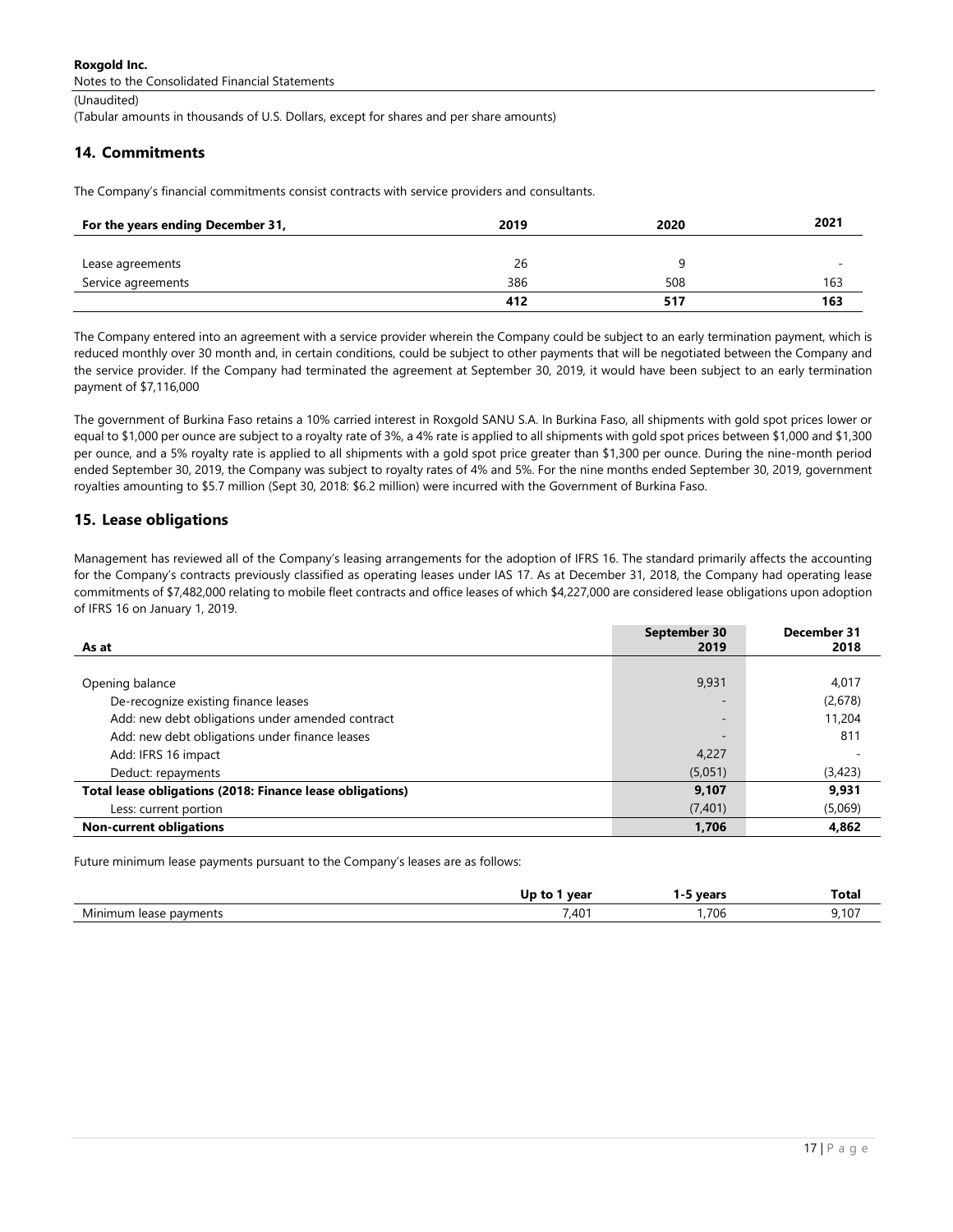(Tabular amounts in thousands of U.S. Dollars, except for shares and per share amounts)

## 16. Segmented Reporting

The Company is conducting exploration and evaluation and mining operations activities in Burkina Faso and Côte d'Ivoire. The business segments presented reflect the management structure of the Company and the way in which the Company's chief operating decision maker reviews business performance. The Company evaluates the performance of its operating segments primarily based on segment operating income, as defined below.

| For the three-month ended September 30,   |                             | <b>Exploration and</b><br>evaluation       |           |              |
|-------------------------------------------|-----------------------------|--------------------------------------------|-----------|--------------|
| 2019                                      | Mining<br><b>Operations</b> | <b>Burkina Faso &amp;</b><br>Côte D'Ivoire | Corporate | <b>Total</b> |
| Revenue                                   | 42,258                      |                                            |           | 42,258       |
| Total mine operating expenses             | (25, 862)                   |                                            |           | (25, 862)    |
| Mine operating profit                     | 16,396                      |                                            |           | 16,396       |
| General administrative expenses           |                             |                                            | (1, 167)  | (1, 167)     |
| Sustainability and other in-country costs | (652)                       |                                            | -         | (652)        |
| Exploration and evaluation                |                             | (4,081)                                    |           | (4,081)      |
| Depreciation                              |                             | (13)                                       | (143)     | (156)        |
| Share-based payments                      |                             |                                            | (888)     | (888)        |
| <b>Operating profit (loss)</b>            | 15,744                      | (4,094)                                    | (2, 198)  | 9,452        |
| Non-Operating expenses                    | (1, 355)                    | 55                                         | (6, 224)  | (7, 524)     |
| Income (loss) for the period              | 14,389                      | (4,039)                                    | (8, 422)  | 1,928        |

| Segmented total assets         | 244.172  | 24,876  | 13.041   | 282.089   |
|--------------------------------|----------|---------|----------|-----------|
| Segmented total liabilities    | (90.599) | (3,329) | (12.586) | (106.514) |
| Segmented capital expenditures | 14.676   | 187     |          | 14.870    |

| For the three-month ended September 30,   | <b>Minina</b><br>Operations, | <b>Exploration and</b><br>evaluation. |           |              |
|-------------------------------------------|------------------------------|---------------------------------------|-----------|--------------|
| 2018                                      | <b>Burkina Faso</b>          | <b>Burkina Faso</b>                   | Corporate | <b>Total</b> |
| Revenue                                   | 37,890                       |                                       |           | 37,890       |
| Total mine operating expenses             | (24, 012)                    |                                       |           | (24, 012)    |
| Mine operating profit                     | 13,878                       |                                       |           | 13,878       |
| General administrative expenses           |                              |                                       | (1, 115)  | (1, 115)     |
| Sustainability and other in-country costs | (589)                        |                                       |           | (589)        |
| Exploration and evaluation                |                              | (3,376)                               |           | (3,376)      |
| Depreciation                              |                              | (70)                                  | (128)     | (198)        |
| Share-based payments                      |                              |                                       | (127)     | (127)        |
| <b>Operating profit (loss)</b>            | 13,289                       | (3, 446)                              | (1,370)   | 8,473        |
| Non-Operating expenses                    | (4, 726)                     |                                       | 2,852     | (1, 874)     |
| Income (loss) for the period              | 8,563                        | (3, 446)                              | 1,482     | 6,599        |

| Segmented total assets         | 238,909  | 5.560   | 27.257  | 269.726   |
|--------------------------------|----------|---------|---------|-----------|
| Segmented total liabilities    | (88.954) | (2,853) | (8.012) | (99, 819) |
| Segmented capital expenditures | 21.262   | 468     | 10      | 21.740    |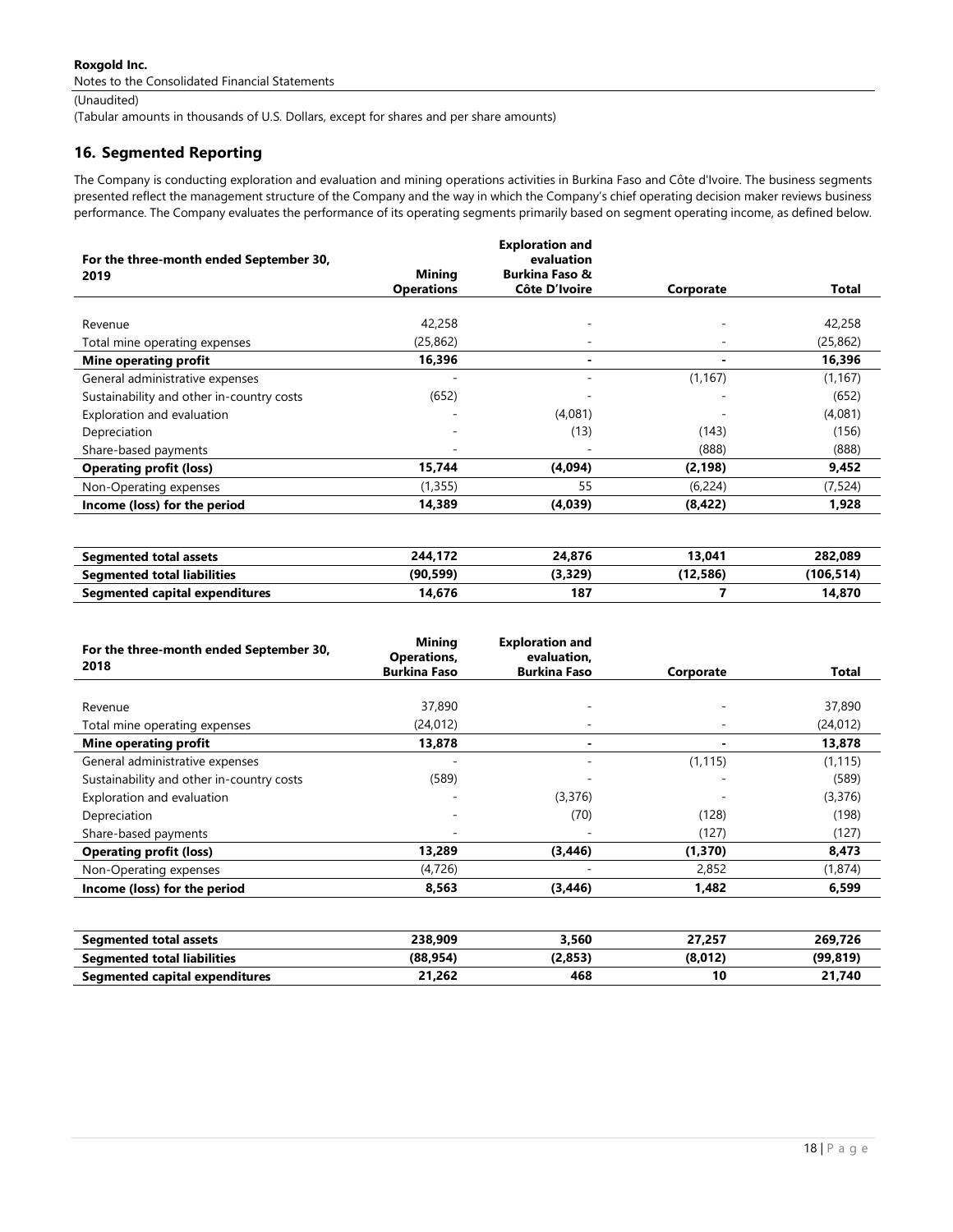## 16. Segmented Reporting (continued)

| For the nine-month ended September 30,<br>2019 | Mining<br>Operations,<br><b>Burkina Faso</b> | <b>Exploration and</b><br>evaluation.<br><b>Burkina Faso &amp;</b><br>Côte D'Ivoire | Corporate | Total     |
|------------------------------------------------|----------------------------------------------|-------------------------------------------------------------------------------------|-----------|-----------|
| Revenue                                        | 121,770                                      |                                                                                     |           | 121,770   |
| Total mine operating expenses                  | (81, 273)                                    |                                                                                     |           | (81, 273) |
| Mine operating profit                          | 40,497                                       |                                                                                     |           | 40,497    |
| General administrative expenses                |                                              |                                                                                     | (3,794)   | (3,794)   |
| Sustainability and other in-country costs      | (1,777)                                      |                                                                                     |           | (1,777)   |
| Exploration and evaluation                     | (417)                                        | (10, 955)                                                                           |           | (11, 372) |
| Depreciation                                   | -                                            | (67)                                                                                | (504)     | (571)     |
| Share-based payments                           |                                              |                                                                                     | (1,983)   | (1,983)   |
| <b>Operating profit (loss)</b>                 | 38,303                                       | (11, 022)                                                                           | (6,281)   | 21,000    |
| Non-Operating expenses                         | (12, 421)                                    | 6                                                                                   | (7,683)   | (20,098)  |
| Income (loss) for the period                   | 25,882                                       | (11,016)                                                                            | (13, 964) | 902       |

| Segmented total assets             | 244.172  | 24.876  | 13.041   | 282.089   |
|------------------------------------|----------|---------|----------|-----------|
| <b>Segmented total liabilities</b> | (90,599) | (3,329) | (12.586) | (106.514) |
| Segmented capital expenditures     | 51.183   | 22.392  | 380      | 73,955    |

| For the nine-month ended September 30,<br>2018 | Mining<br>Operations,<br><b>Burkina Faso</b> | <b>Exploration and</b><br>evaluation.<br><b>Burkina Faso</b> | Corporate | Total     |
|------------------------------------------------|----------------------------------------------|--------------------------------------------------------------|-----------|-----------|
|                                                |                                              |                                                              |           |           |
| Total mine operating expenses                  | (76, 885)                                    | ۰                                                            | ۰         | (76, 885) |
| Mine operating profit                          | 60,018                                       | $\blacksquare$                                               |           | 60,018    |
| General administrative expenses                |                                              |                                                              | (3,708)   | (3,708)   |
| Sustainability and other in-country costs      | (1, 352)                                     |                                                              |           | (1, 352)  |
| Exploration and evaluation                     |                                              | (10, 737)                                                    |           | (10, 737) |
| Depreciation                                   |                                              | (218)                                                        | (411)     | (629)     |
| Share-based payments                           |                                              |                                                              | (1, 381)  | (1, 381)  |
| <b>Operating profit (loss)</b>                 | 58,666                                       | (10, 955)                                                    | (5,500)   | 42,211    |
| Non-Operating expenses                         | (18, 669)                                    | (421)                                                        | 8,239     | (10, 851) |
| Income (loss) for the period                   | 39,997                                       | (11, 376)                                                    | 2,739     | 31,360    |
| <b>Segmented total assets</b>                  | 238,909                                      | 3,560                                                        | 27,257    | 269,726   |

The Company's revenue is derived from one major customer. The Company is not economically dependent on a limited number of customers for the sale of gold because gold can be sold through numerous commodity market traders worldwide.

Segmented total liabilities (88,954) (2,853) (8,012) (99,819) Segmented capital expenditures 16,546 756 74 756 74 47,376